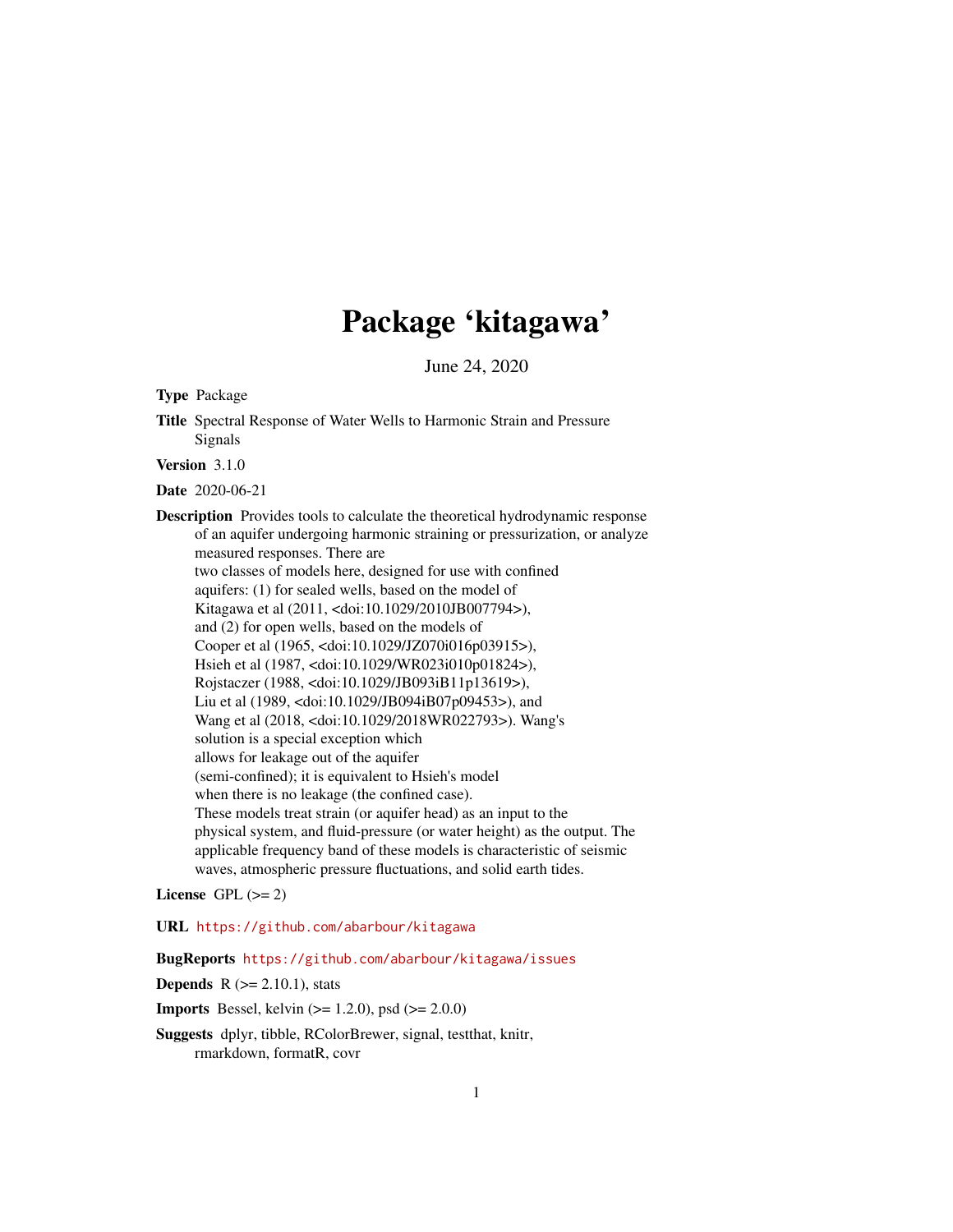<span id="page-1-0"></span>VignetteBuilder knitr

Encoding UTF-8

RoxygenNote 7.1.0

NeedsCompilation no

Author Andrew J. Barbour [aut, cre] (<https://orcid.org/0000-0002-6890-2452>), Jonathan Kennel [ctb] (<https://orcid.org/0000-0003-4474-6886>)

Maintainer Andrew J. Barbour <andy.barbour@gmail.com>

Repository CRAN

Date/Publication 2020-06-24 08:40:13 UTC

# R topics documented:

|       | $\sqrt{5}$ |
|-------|------------|
|       |            |
|       |            |
|       |            |
|       |            |
|       |            |
|       |            |
|       |            |
|       |            |
|       |            |
|       |            |
|       |            |
| Index | 24         |

<span id="page-1-1"></span>kitagawa-package *Spectral Response of Water Wells to Harmonic Strain and Pressure Signals*

# Description

Provides tools to calculate the theoretical hydrodynamic response of an aquifer undergoing harmonic straining or pressurization. There are two classes of models here: (1) for sealed wells, based on the model of Kitagawa et al (2011), and (2) for open wells, based on the models of Cooper et al (1965), Hsieh et al (1987), Rojstaczer (1988), Liu et al (1989), and Wang et al (2018). These models treat strain (or aquifer head) as an input to the physical system, and fluid-pressure (or water height) as the output. The applicable frequency band of these models is characteristic of seismic waves, atmospheric pressure fluctuations, and solid earth tides. The Wang et al (2018) can explicitly model vertical leakage.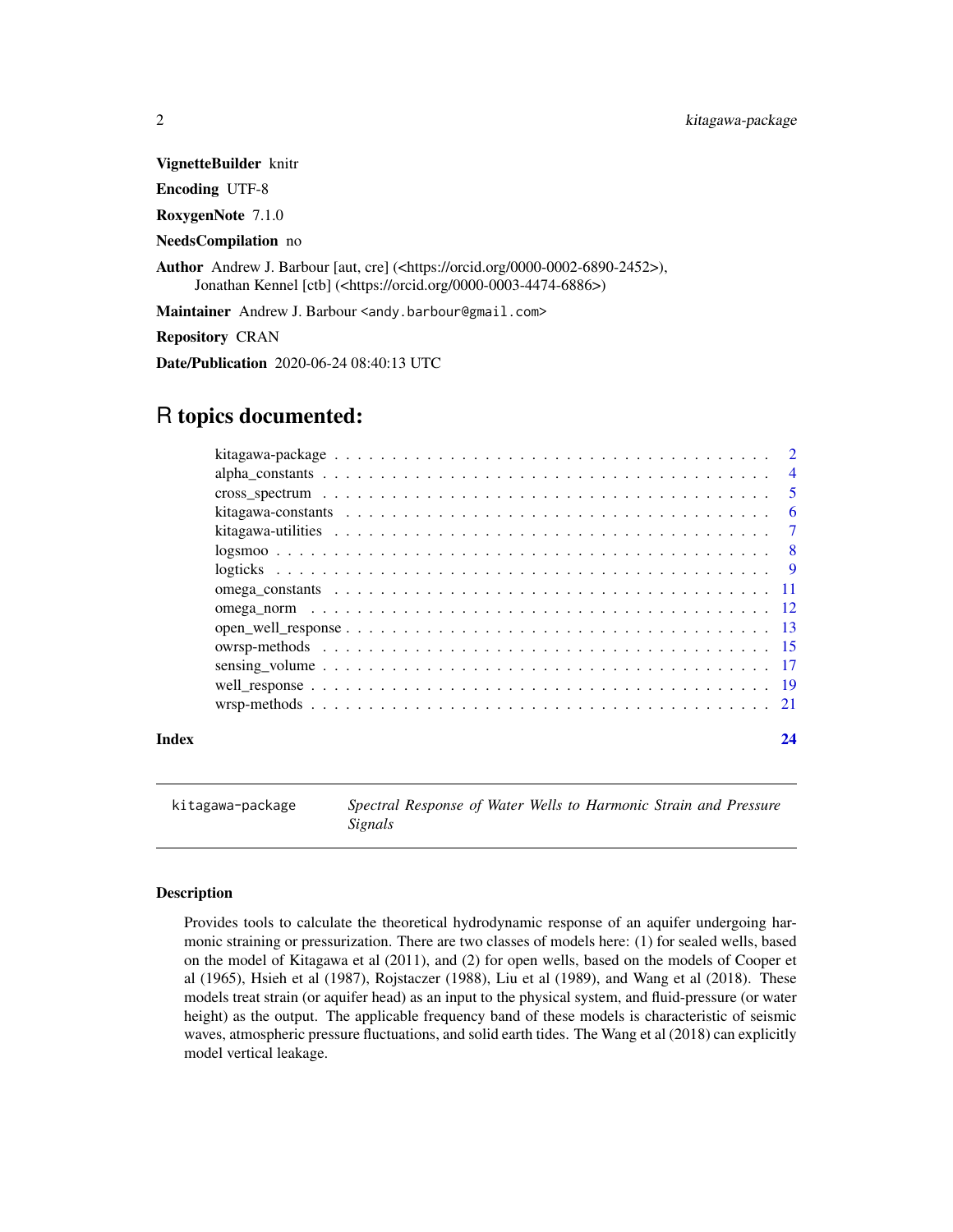#### <span id="page-2-0"></span>kitagawa-package 3

#### Details

The following functions provide the primary features of the package:

[well\\_response](#page-18-1) and [open\\_well\\_response](#page-12-1), which take in arguments for well- and aquifer-parameters, and the frequencies at which to calculate the response functions. They both access the constantscalculation routines as necessary, meaning the user need not worry about those functions (e.g., [alpha\\_constants](#page-3-1)).

Helper functions:

[sensing\\_volume](#page-16-1) can be used to compute the sensing volume of fluid, for the specified well dimensions.

#### Scientific background

The underlying model is based upon the assumption that fluid flows radially through an homogeneous, isotropic, confined aquifer.

The underlying principle is as follows. When a harmonic wave induces strain in a confined aquifer (one having aquitards above and below it), fluid flows radially into, and out of a well penetrating the aquifer. The flow-induced drawdown, s, is governed by the following partial differential equation, expressed in radial coordinates $(r)$ :

$$
\frac{\partial^2 s}{\partial r^2} + \frac{1}{r} \frac{\partial s}{\partial r} - \frac{S}{T} \frac{\partial s}{\partial t} = 0
$$

where  $S, T$  are the aquifer storativity and transmissivity respectively.

The solution to this PDE, with periodic discharge boundary conditions, gives the amplitude and phase response we wish to calculate. The solution for an open well was presented by Cooper et al (1965), and subsequently modified by Liu et al (1989). Wang et al (2018) modified this solution for the leaky aquifer case. Kitagawa et al (2011) adapted the solution of Hsieh et al (1987) for the case of a sealed well. When there is no leakage, Wang et al (2018) is equivalent to Hsieh et al (1987).

These models are applicable to any quasi-static process involving harmonic, volumetric strain of an aquifer (e.g. passing Rayleigh waves, or changes in the Earth's tidal potential). In practice, however, the presence of permeable fractures can violate the assumption of isotropic permeability, which may substantially alter the response by introducing shear-strain coupling. But these complications are beyond the scope of this model.

#### Author(s)

Andrew J. Barbour <andy.barbour@gmail.com> with contributions from Jonathan Kennel

#### References

Abramowitz, M. and Stegun, I. A. (Eds.). "Kelvin Functions." §9.9 in Handbook of Mathematical Functions with Formulas, Graphs, and Mathematical Tables, 9th printing. New York: Dover, pp. 379-381, 1972.

Cooper, H. H., Bredehoeft, J. D., Papadopulos, I. S., and Bennett, R. R. (1965), The response of well-aquifer systems to seismic waves, *J. Geophys. Res.*, 70 (16)

Hsieh, P. A., J. D. Bredehoeft, and J. M. Farr (1987), Determination of aquifer transmissivity from Earth tide analysis, *Water Resour. Res.*, 23 (10)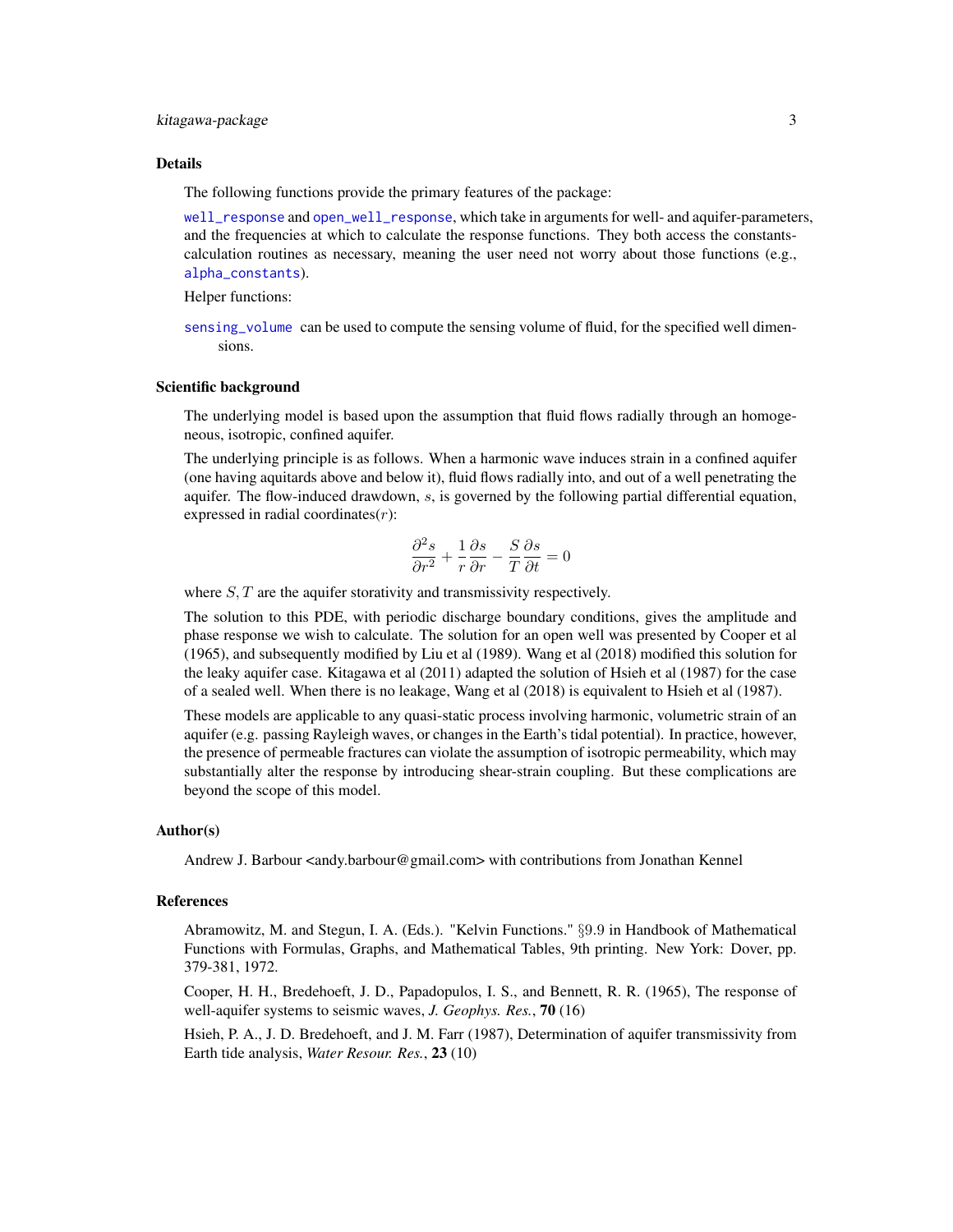<span id="page-3-0"></span>Kitagawa, Y., S. Itaba, N. Matsumoto, and N. Koisumi (2011), Frequency characteristics of the response of water pressure in a closed well to volumetric strain in the high-frequency domain, *J. Geophys. Res.*, 116, B08301

Liu, L.-B., Roeloffs, E., and Zheng, X.-Y. (1989), Seismically Induced Water Level Fluctuations in the Wali Well, Beijing, China, *J. Geophys. Res.*, 94 (B7)

Roeloffs, E. (1996), Poroelastic techniques in the study of earthquake-related hydrologic phenomena, *Advances in Geophysics*, 37

Wang C.-Y., Doan, M.-L., Xue, L., Barbour, A. (2018), Tidal Response of Groundwater in a Leaky Aquifer—Application to Oklahoma, *Water Resour. Res.*, 54 (10)

#### See Also

[open\\_well\\_response](#page-12-1), [well\\_response](#page-18-1), [sensing\\_volume](#page-16-1), [wrsp-methods](#page-20-1)

<span id="page-3-1"></span>alpha\_constants *Calculate any constants depending on effective stress coefficient* α

#### **Description**

This function accesses the appropriate method to calculate the  $\alpha$ -dependent constant associated with the choice of  $c$ . type. There are currently four such constants, which correspond to **Equations 10,** 11, 18, 19 in Kitagawa et al (2011).

*This function is not likely to be needed by the user.*

#### Usage

```
alpha_constants(alpha = 0, c.type = c("Phi", "Psi", "A", "Kel"))
```
## Default S3 method:  $alpha_{\text{constants}}(alpha = 0, c.\text{type} = c("Phi", "Psi", "A", "Kel"))$ 

#### Arguments

| alpha  | the constant alpha (see omega_constants) |
|--------|------------------------------------------|
| c.type | the constant to calculate                |

#### Details

What is "alpha"?: The constant  $\alpha$  is a function of frequency  $\omega$  as well as aquifer and well parameters; it is formally defined as

$$
\alpha \equiv R_S \sqrt{\omega S/T}
$$

where S is the storativity, T is the aquifer's effective transmissivity, and  $R<sub>S</sub>$  is the radius of the screened portion of the well.

What is calculated?: The various constants which may be calculated with this function are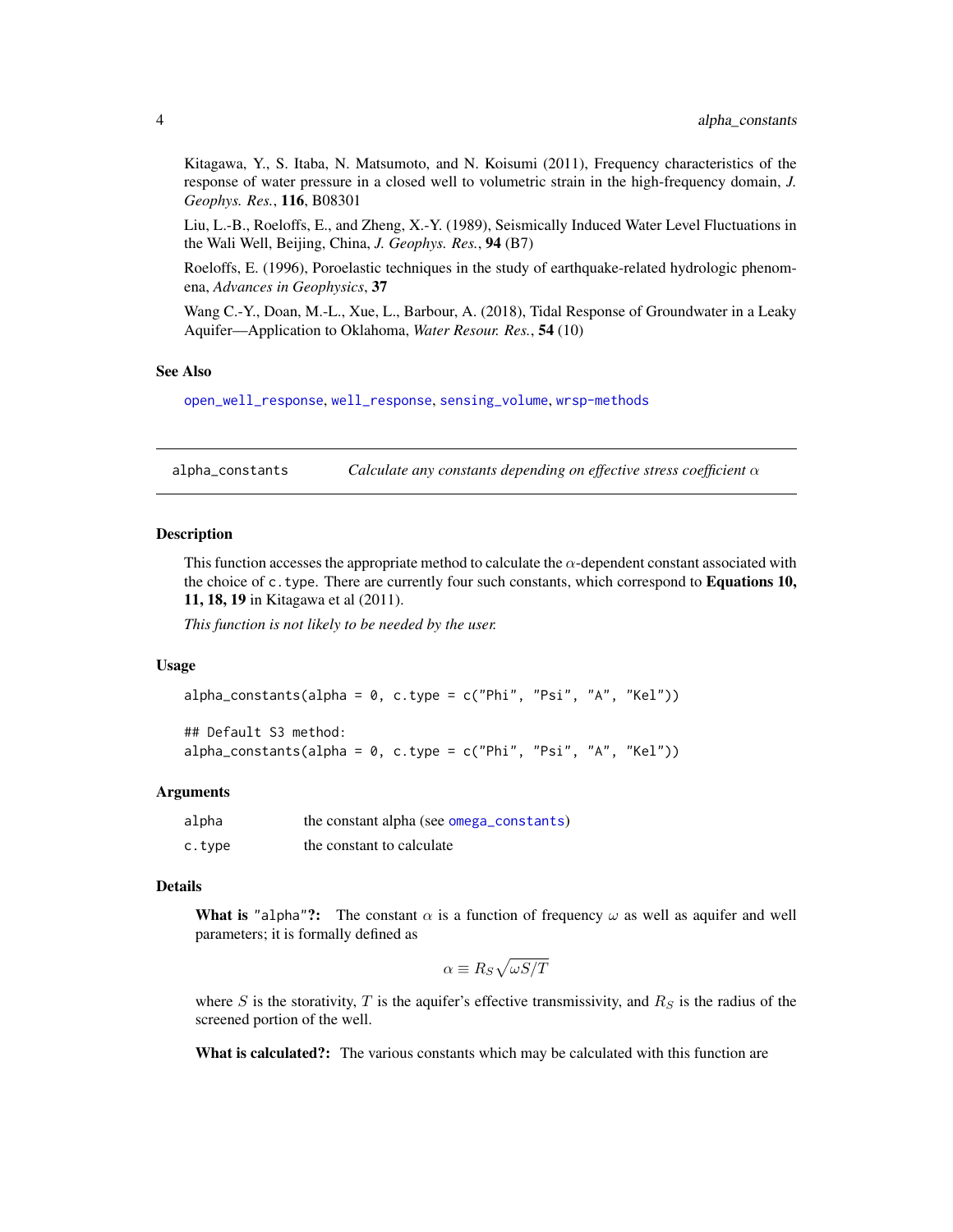# <span id="page-4-0"></span>cross\_spectrum 5

Phi Given as  $\Phi$  in Eqn. 10 Psi Given as  $\Psi$  in Eqn. 11 A Given as  $A_i$ ,  $i = 1, 2$  in Eqns. 18, 19 Kel The complex Kelvin functions (see Abramowitz and Stegun, 1972)

#### Value

Complex matrix having values representing the constant represented by c.type, *as well as* any other  $\alpha$ -dependent constants which are needed in the computation.

#### Author(s)

A. J. Barbour <andy.barbour@gmail.com>

#### See Also

[omega\\_constants](#page-10-1), [well\\_response](#page-18-1)

Other ConstantsCalculators: [kitagawa-constants](#page-5-1), [omega\\_constants\(](#page-10-1))

#### Examples

```
alpha_constants() # kelvin::Keir gives warning
alpha_constants(1) # defaults to constant 'Phi' (note output also has Kel)
alpha_constants(1:10, c.type="A") # constant 'A' (again, note output)
```
cross\_spectrum *Calculate the cross-spectrum of two timeseries*

#### Description

Calculate the cross-spectrum of two timeseries

```
cross_spectrum(x, ...)
## S3 method for class 'mts'
cross_spectrum(x, ...)
## Default S3 method:
cross_spectrum(
  x,
  y,
  k = 10,
  samp = 1,
  q,
  adaptive = FALSE,
```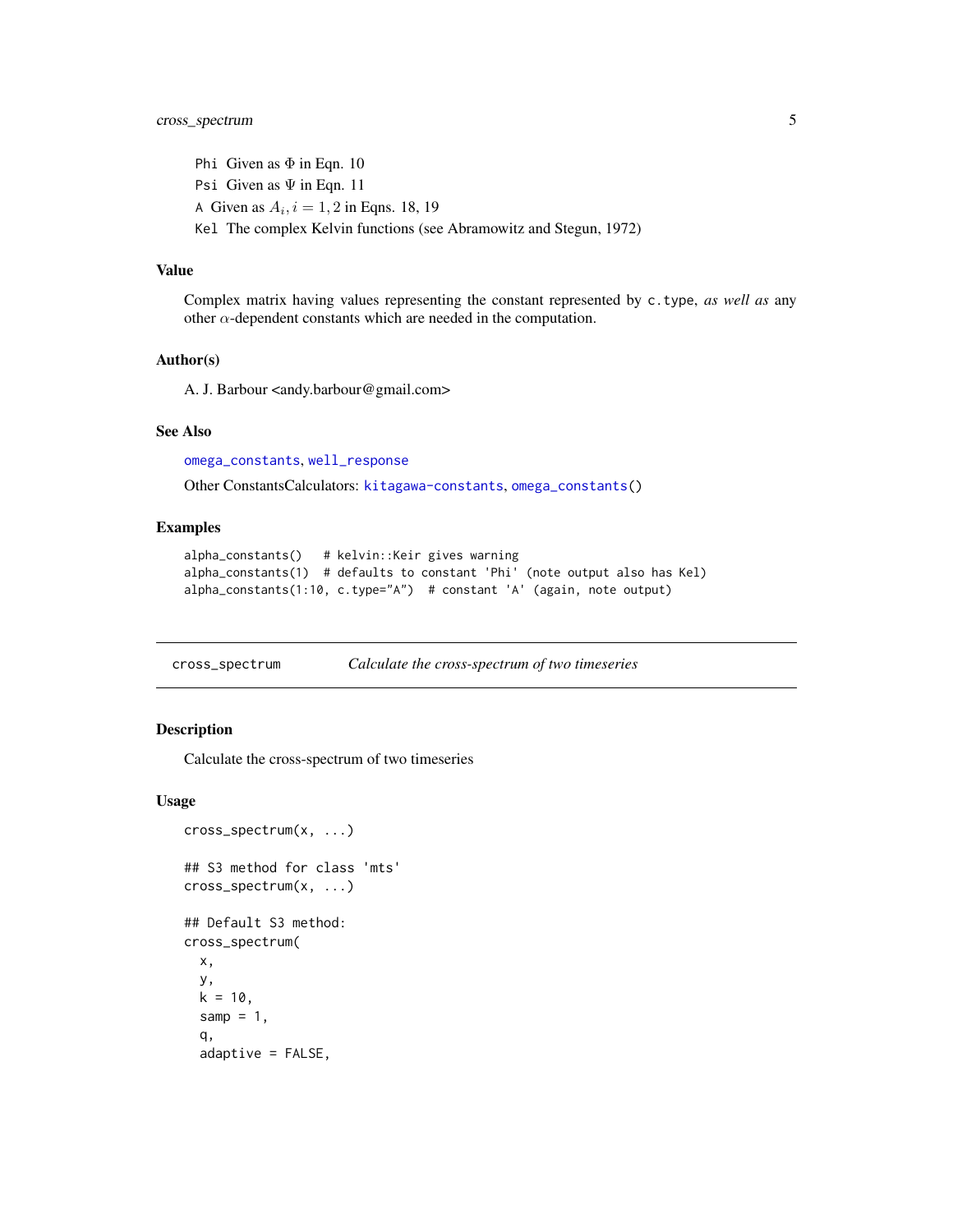```
verbose = FALSE,
   ...
\mathcal{L}
```

| $\times$  | numeric; timeseries                                                                                                                                                                                                              |
|-----------|----------------------------------------------------------------------------------------------------------------------------------------------------------------------------------------------------------------------------------|
| $\ddotsc$ | additional arguments to pspectrum                                                                                                                                                                                                |
| y         | numeric; timeseries. if missing, assumed to be column no. 2 in x                                                                                                                                                                 |
| k         | integer; the number of sine tapers, unless this is NULL; in the latter case a Welch-<br>based spectrum is calculated rather than a multitaper spectrum. There are dis-<br>tinct advantages and disadvantages to either of these. |
| samp      | numeric; the sampling rate (e.g., deltat) of the data; must be the same for x<br>and y                                                                                                                                           |
| q         | numeric; the probability quantile $[0,1]$ to calculate coherence significance levels;<br>if missing, a pre-specified sequence is included. This is will be ignored for<br>Welch-based spectra (see k).                           |
| adaptive  | logical; should adaptive multitaper estimation be used?                                                                                                                                                                          |
| verbose   | logical; should messages be printed?                                                                                                                                                                                             |

# Examples

```
require(stats)
require(psd)
n < -1000ramp <- seq_len(n)
parab <- ramp^2
set.seed(1255)
X \leftarrow ts(rnorm(n) + ramp/2)Y \leftarrow ts(rnorm(n) + ramp/10 + parab/100)# Calculate the multitaper cross spectrum
csd <- cross_spectrum(X, Y, k=20)
```
<span id="page-5-1"></span>kitagawa-constants *Access to constants used by default*

# <span id="page-5-2"></span>Description

The response of an aquifer depends on its mechanical and hydrological properties; if these are not known or specified, these constants are used.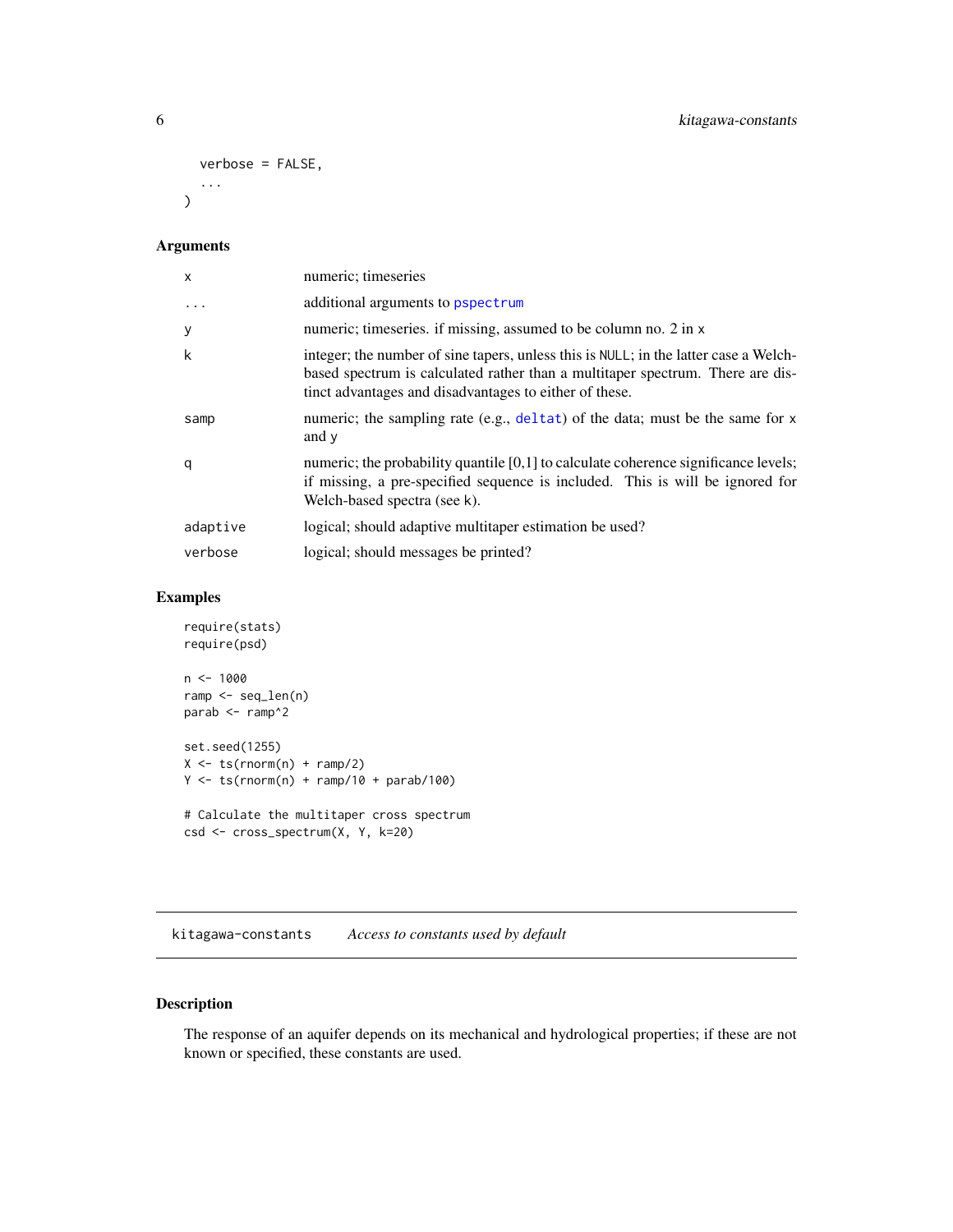# <span id="page-6-0"></span>kitagawa-utilities 7

# Usage

constants(do.str = TRUE)

# Arguments

do.str logical; should the structure be printed?

# Details

The function [constants](#page-5-2) shows the structure of (optionally), and returns the assumed constants, which do *not* reside in the namespace.

#### Values:

For water: Density and bulk modulus Gravity: Standard gravitational acceleration at 6371km radius (Earth) Conversions: Degrees to radians

# Value

The constants, invisibly.

# See Also

[well\\_response](#page-18-1) and [open\\_well\\_response](#page-12-1)

[kitagawa-package](#page-1-1)

Other ConstantsCalculators: [alpha\\_constants\(](#page-3-1)), [omega\\_constants\(](#page-10-1))

#### Examples

constants() constants(FALSE) # returns invisibly

kitagawa-utilities *General utility functions*

# <span id="page-6-1"></span>Description

General utility functions

#### Usage

.nullchk(X)

 $.in0to1(X)$ 

is.wrsp(X)

is.owrsp(X)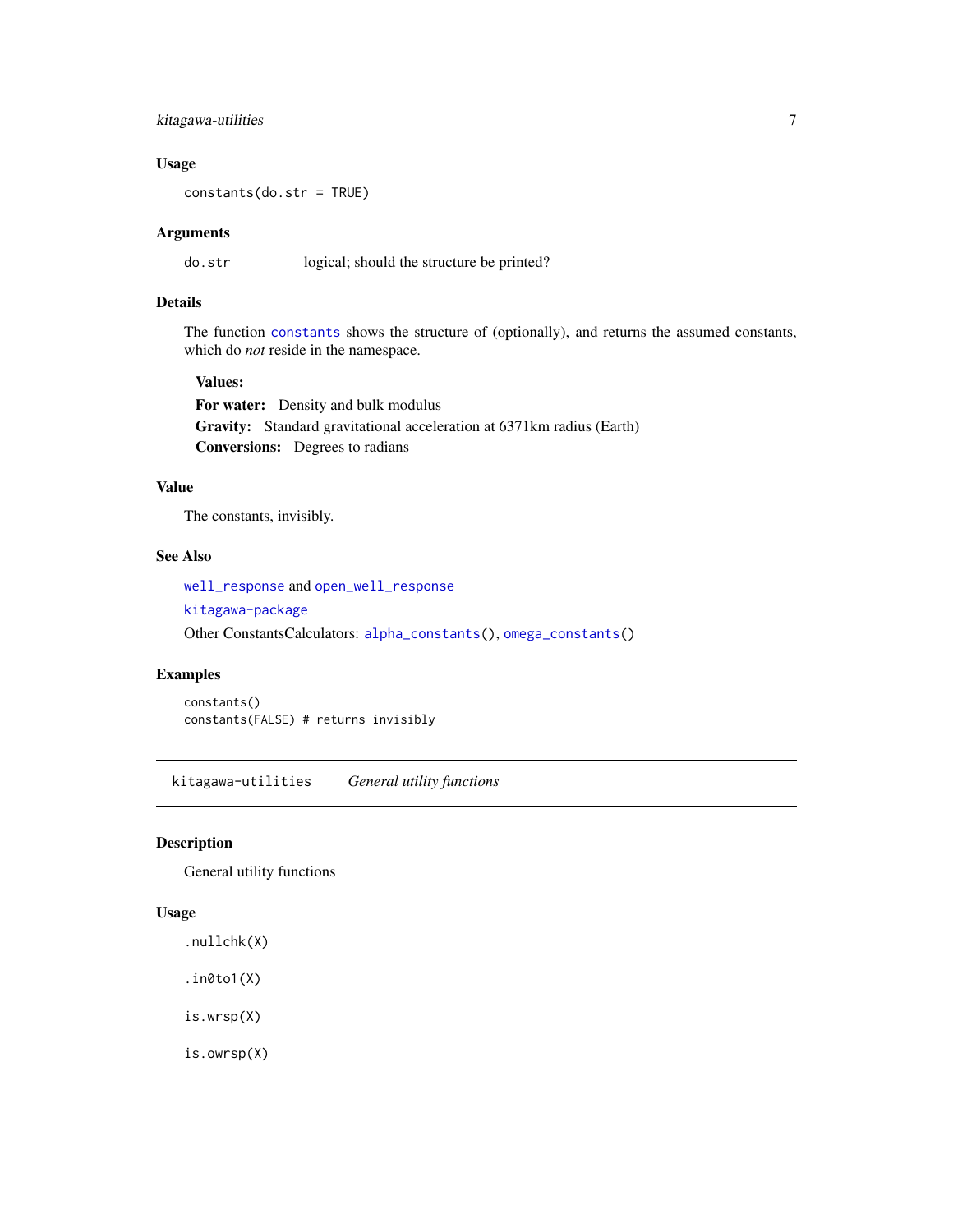<span id="page-7-0"></span>X something to be checked (vector, scalar, wrsp object, ...)

# Details

[.nullchk](#page-6-1) quickly checks for NULL and NA, and raises an error if TRUE; *This function is not likely to be needed by the user.*

[.in0to1](#page-6-1) checks if values are numeric and in [0,1] (inclusive).

[is.wrsp](#page-6-1) and [is.owrsp](#page-6-1) report whether an object has S3 class 'wrsp' or 'owrsp', respectively. Such an object would be returned by, for example, [well\\_response](#page-18-1).

# Author(s)

A. J. Barbour <andy.barbour@gmail.com>

### See Also

[kitagawa-package](#page-1-1)

#### Examples

```
## Not run:
.nullchk(1:10) # OK
.nullchk(NULL) # error
.nullchk(c(1:10,NULL)) # error
.nullchk(NA) # error
.nullchk(c(1:10,NA)) # error
.in0to1(1:10) # error
.in0to1(NULL) # error
.in0to1(c(1:10,NULL)) # error
.in0to1(NA) # error
.in0to1(c(1:10,NA)) # error
.in0to1(c(1,NA)) # error
is.wrsp(1) # FALSE
## End(Not run)
```
logsmoo *Logarithmic smoothing with loess*

# Description

Logarithmic smoothing with loess

#### Usage

 $\log$ smoo $(x, y, x.is.log = FALSE, ...)$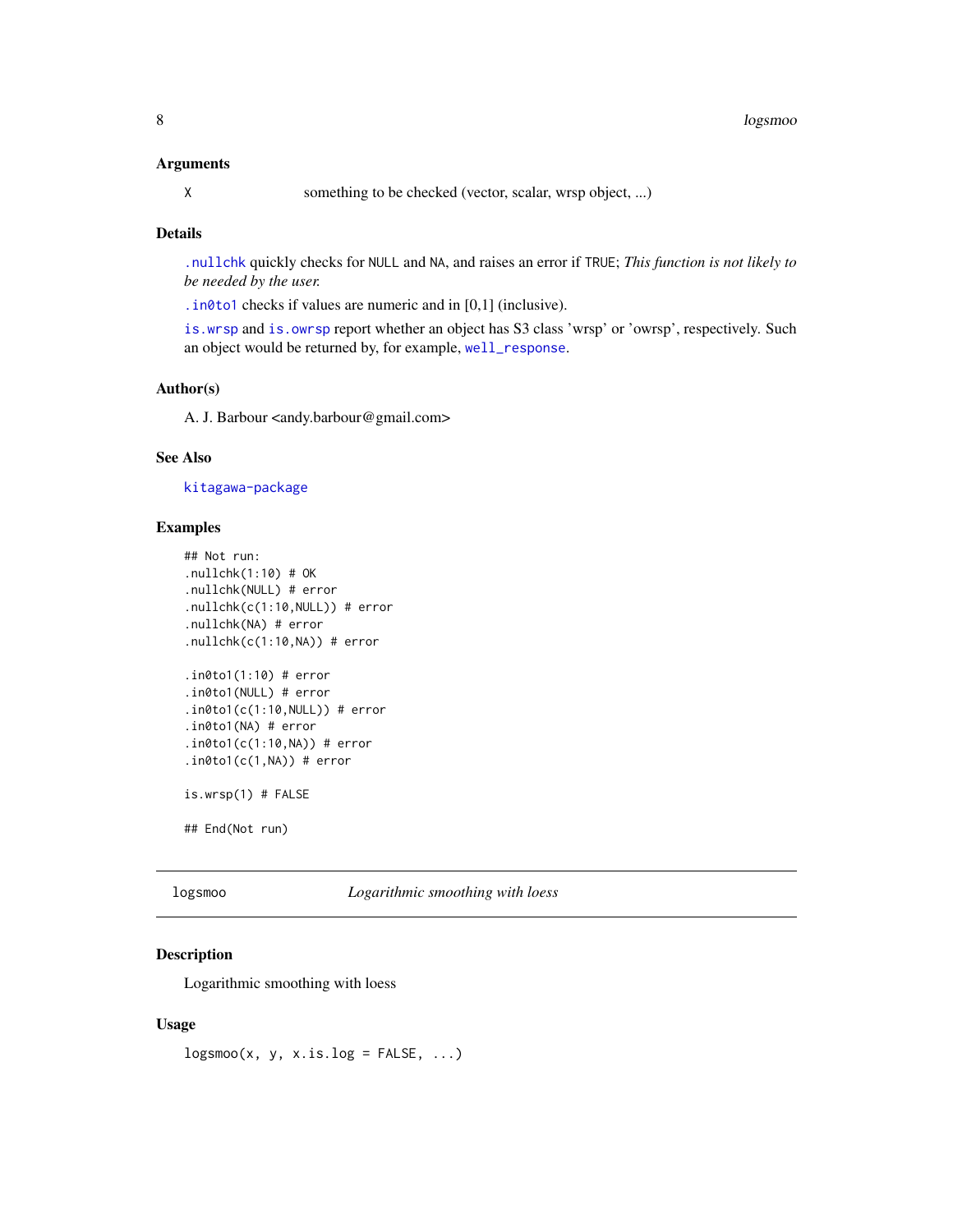#### <span id="page-8-0"></span>logticks 9

# Arguments

| X        | numeric; the index series (cannot contain NA)                                                                 |
|----------|---------------------------------------------------------------------------------------------------------------|
| y        | numeric; the series of values associated with x                                                               |
| x.is.log | logical; determines whether the series in x has been log-transformed already. If<br>FALSE then log10 is used. |
| $\cdot$  | additional parameters (e.g., span) passed to loess. smooth                                                    |

# Value

The result of [loess.smooth](#page-0-0)

#### References

Barbour, A. J., and D. C. Agnew (2011), Noise levels on Plate Boundary Observatory borehole strainmeters in southern California, Bulletin of the Seismological Society of America, 101(5), 2453- 2466, doi: 10.1785/0120110062

# See Also

[loess.smooth](#page-0-0) and [approxfun](#page-0-0)

# Examples

set.seed(11133)  $n < -101$  $lx \leftarrow seq(-1, 1, length.out=n)$  $y \leftarrow \text{norm}(n) + \text{cumsum}(\text{rnorm}(n))$ plot(lx, y, col='grey') lines(logsmoo(lx, y, x.is.log=TRUE))

<span id="page-8-2"></span>logticks *Add proper logarithm ticks to a plot axis.*

#### <span id="page-8-1"></span>Description

Add proper logarithm ticks to a plot axis.

```
logticks(
  ax = 1.
 n.minor = 9,
  t.lims,
  t.ratio = 0.5,
  major.ticks = NULL,
 base = c("ten", "ln", "two"),
```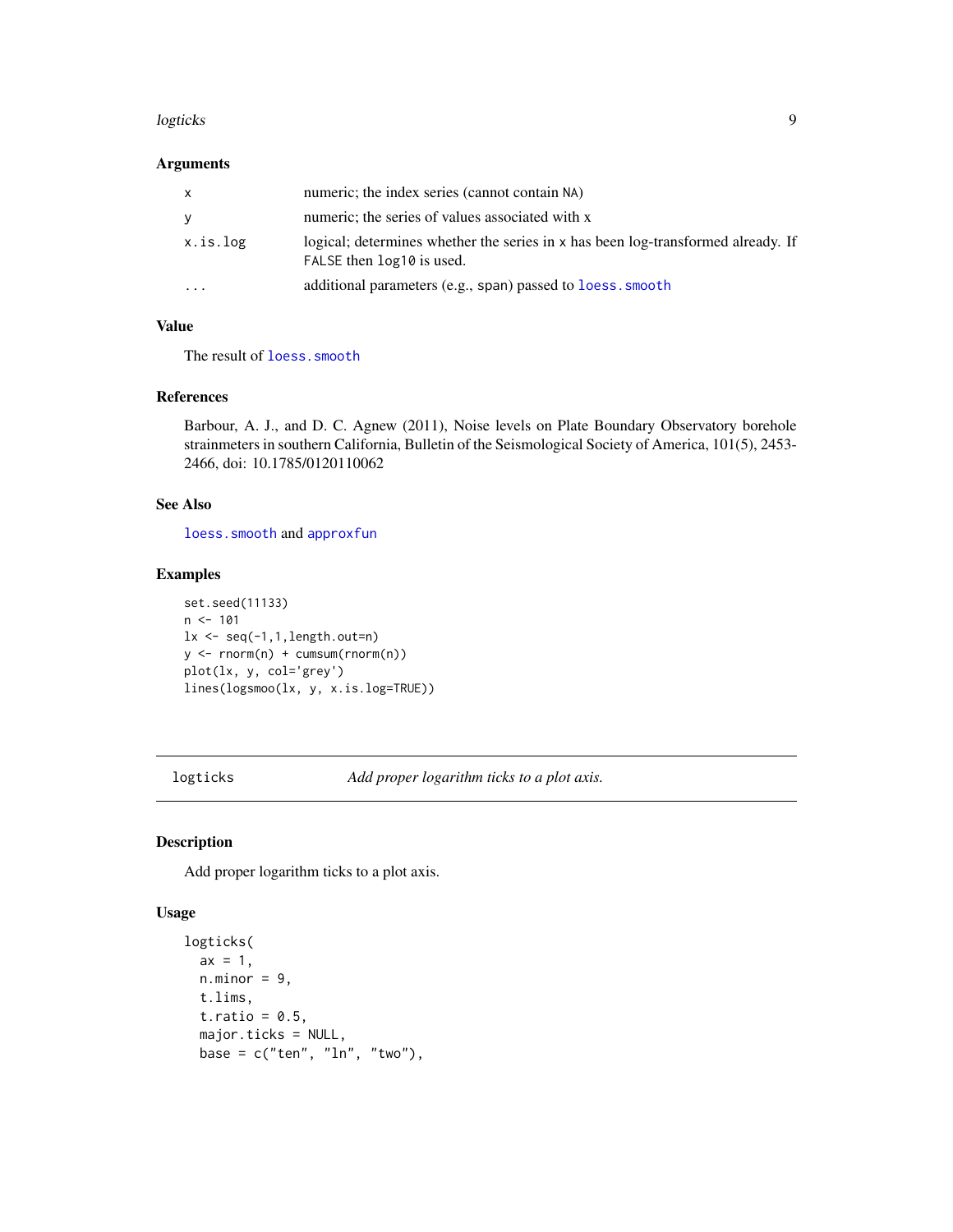```
...
\lambdalog_ticks(...)
log2_ticks(...)
log10_ticks(...)
```

| ax          | numeric; the axis number to add tick-marks to                      |
|-------------|--------------------------------------------------------------------|
| n.minor     | numeric; the number of minor ticks to display                      |
| t.lims      | numeric; the upper and lower tick limits (in log space)            |
| t.ratio     | numeric; the ratio of minor to major tick lengths.                 |
| major.ticks | numeric; the axis limits.                                          |
| base        | numeric; the base of the logarithm (somewhat experimental)         |
|             | additional parameters passed to the axis call for the major ticks. |

# Details

This uses [pretty](#page-0-0) with n==5, and assumes that the data along the axis ax has *already* been transformed into its logarithm. *Only integer exponents are labeled.*

The functions [log\\_ticks](#page-8-1), [log2\\_ticks](#page-8-1), and [log10\\_ticks](#page-8-1) are wrapper functions.

Set the axt parameter (e.g. xaxt) to 'n' in the original plot command to prevent adding default tick marks.

# Author(s)

A. J. Barbour <andy.barbour@gmail.com>

# References

This was modified from a post on StackOverflow: [http://stackoverflow.com/questions/69554](http://stackoverflow.com/questions/6955440/displaying-minor-logarithmic-ticks-in-x-axis-in-r)40/ [displaying-minor-logarithmic-ticks-in-x-axis-in-r](http://stackoverflow.com/questions/6955440/displaying-minor-logarithmic-ticks-in-x-axis-in-r)

#### See Also

Other PlotUtilities: [wrsp-methods](#page-20-1)

# Examples

```
x \le -10^{\circ}(0:8)y \le -1:9plot(log10(x),y,xaxt="n",xlab="x",xlim=c(0,9))
logticks()
```
<span id="page-9-0"></span>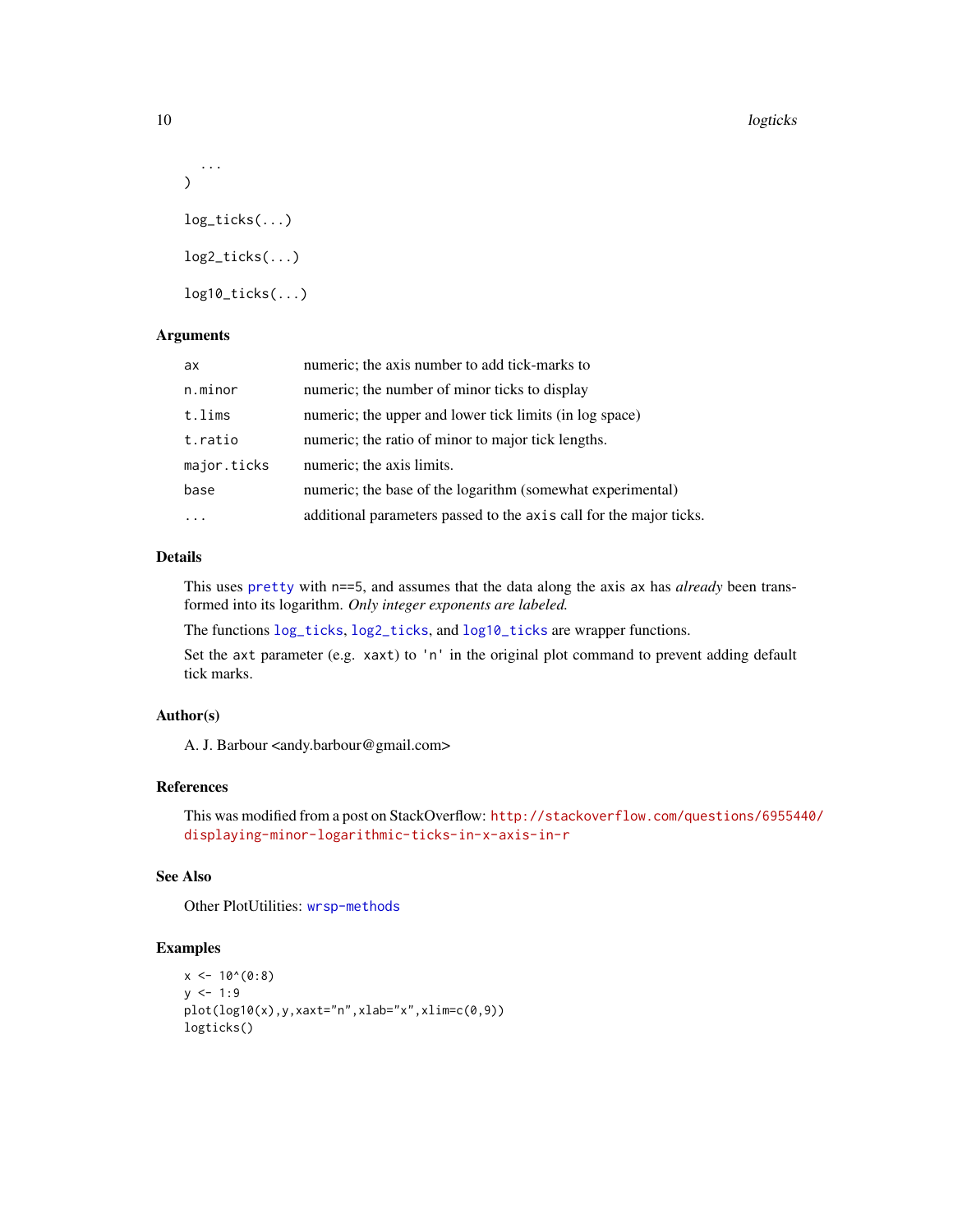<span id="page-10-1"></span><span id="page-10-0"></span>

# **Description**

This function accesses the appropriate method to calculate the  $\omega$ -dependent constant associated with the choice of c.type.

*This function is not likely to be needed by the user.*

#### Usage

```
omega_constants(omega = 0, c.type = c("alpha", "diffusivity_time"), ...)
## Default S3 method:
```

```
omega_constants(omega = 0, c.type = c("alpha", "diffusivity_time"), ...)
```
#### Arguments

| omega  | frequency, $[rad/sec]$                                                                                                                                                                            |
|--------|---------------------------------------------------------------------------------------------------------------------------------------------------------------------------------------------------|
| c.type | the constant to calculate                                                                                                                                                                         |
| .      | additional params passed to calculator. In the case of ctype="alpha", set<br>$S_{\cdot}, T_{\cdot}, R_{\cdot}$ , and, in the case of ctype="diffusivity_time", set D. or $S_{\cdot}, T_{\cdot}$ . |

#### Details

**What is "omega"?:** The name is in reference to radial frequency  $\omega$ , which is defined as

$$
\omega \equiv 2\pi/\tau
$$

where  $\tau$  is the period of oscillation.

# What is the "alpha" calculation?:

The parameter  $\alpha$  is defined as

$$
\alpha \equiv r_w \sqrt{\omega S/T}
$$

where  $r_w$  is the radius of the well, where S is the storativity, and T is transmissivity. See the parameter ... for details on how to pass these values.

This definition is common to many papers on the topic. For example, it corresponds to Equation 12 in Kitagawa et al (2011). Because the computation of  $\alpha$  depends also on physical properties, additional parameters can be passed through (e.g. the transmissivity).

What is the "diffusivity\_time" calculation?: This is a similar calculation to [omega\\_norm](#page-11-1). It uses the effective hydraulic diffusivity  $D$ , which is defined in this case as the ratio of transmissivity to storativity:

$$
D\equiv \frac{T}{S}
$$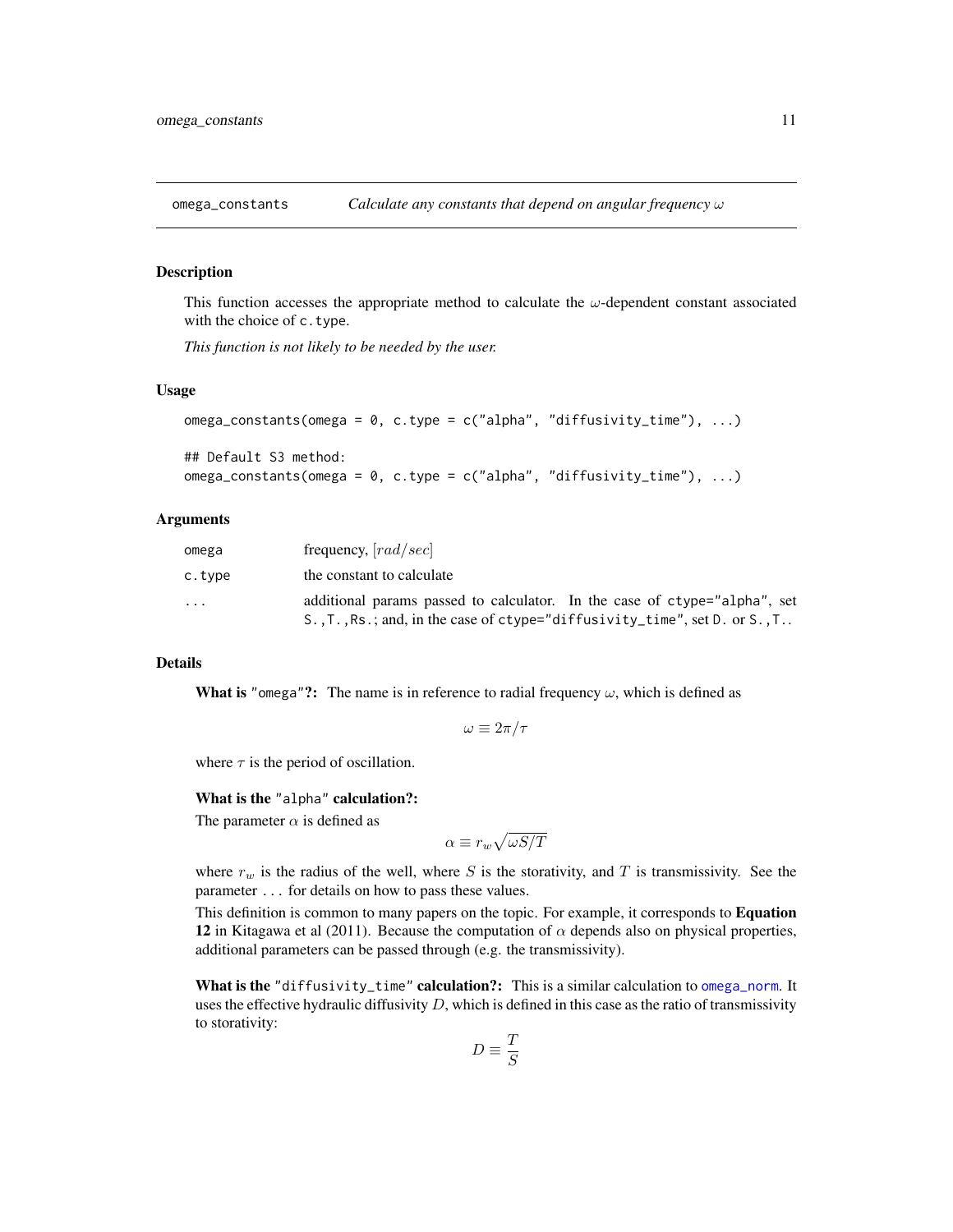# <span id="page-11-0"></span>Value

Values of the constant represented by c.type for the given parameters

#### Warnings Issued

In the case c.type='alpha', the parameters S., T., and Rs. should be passed; otherwise, values are assumed to ensure the calculation does not fail, and the results are essentially meaningless.

Warnings will be issued if any necessary parameters are missing, indicating default values were used.

# Author(s)

A. J. Barbour <andy.barbour@gmail.com>

### See Also

[alpha\\_constants](#page-3-1), [well\\_response](#page-18-1), and [kitagawa-package](#page-1-1) for references and more background. Other ConstantsCalculators: [alpha\\_constants\(](#page-3-1)), [kitagawa-constants](#page-5-1)

### Examples

```
# alpha
omega_constants() # default is alpha, but will give warnings about S., T., Rs.
omega_constants(T.=1,S.=1,Rs.=1) \# 0, no warnings
omega_constants(1:10) # sequence, with warnings about S., T., Rs.
omega_constants(1:10,T.=1,S.=1,Rs.=1) # sequence, no warnings
# diffusivity time
omega_constants(c.type="diffusivity_time", D.=1) # 0, no warnings
omega_constants(c.type="diff", D.=1) # 0, no warnings (arg matching)
omega_constants(c.type="diff") # 0, warnings about S., T. because no D.
omega_constants(c.type="diff", S.=1) # 0, warnings about T. because no D. or S.
```
<span id="page-11-1"></span>omega\_norm *Dimensionless frequency from diffusivity and depth*

#### Description

Dimensionless frequency from diffusivity and depth

#### Usage

```
omega_norm(omega, Diffusiv, z, invert = FALSE)
```
# Arguments

| omega    | numeric; angular frequency                              |
|----------|---------------------------------------------------------|
| Diffusiv | numeric; hydraulic diffusivity                          |
| z        | numeric; depth                                          |
| invert   | logical; should omega be taken as normalized frequency? |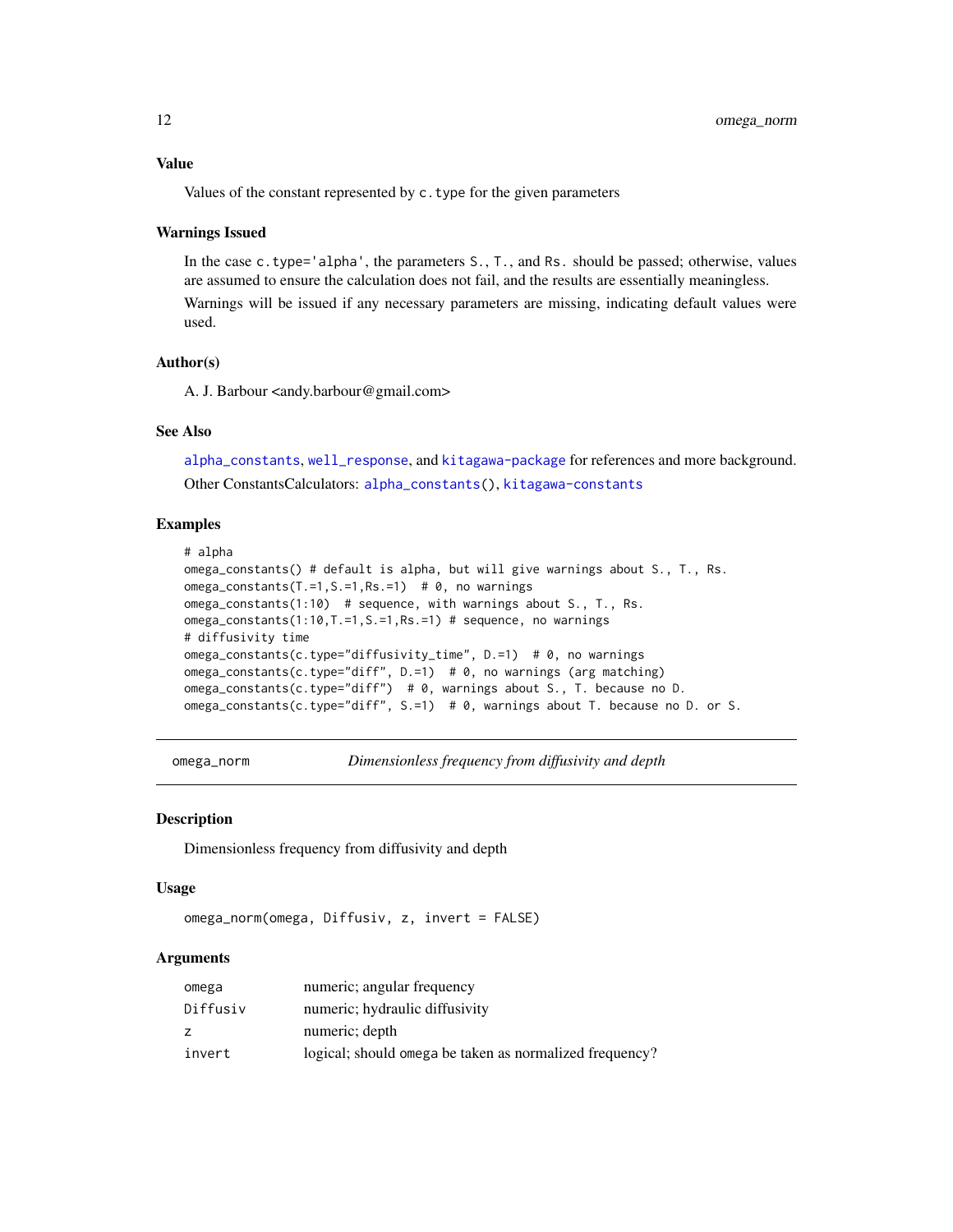# <span id="page-12-0"></span>Details

Dimensionless frequency Q is defined as

$$
Q = \frac{z^2 \omega}{2D}
$$

where z is the well depth,  $\omega$  is the angular frequency and D is the hydraulic diffusivity.

# Value

[omega\\_norm](#page-11-1) returns dimensionless frequency, unless invert=TRUE where it will assume omega is dimensionless frequency, and return radial frequency.

# Author(s)

A. J. Barbour <andy.barbour@gmail.com>

# See Also

[open\\_well\\_response](#page-12-1), [kitagawa-package](#page-1-1) Other utilities: [sensing\\_volume\(](#page-16-1))

<span id="page-12-1"></span>open\_well\_response *Spectral response for an open well*

#### Description

This is the primary function to calculate the response for an open (exposed to air) well.

```
open_well_response(omega, T., S., ...)
## Default S3 method:
open_well_response(
 omega,
 T.,
 S.,
 Rs. = (8/12) * (1200/3937),
 rho,
 grav,
 z,
 Hw,
 Ta,
  leak,
  freq.units = c("rad_per_sec", "Hz"),
 model = c("rojstaczer", "liu", "cooper", "hsieh", "wang"),
 as.pressure = TRUE,
  ...
)
```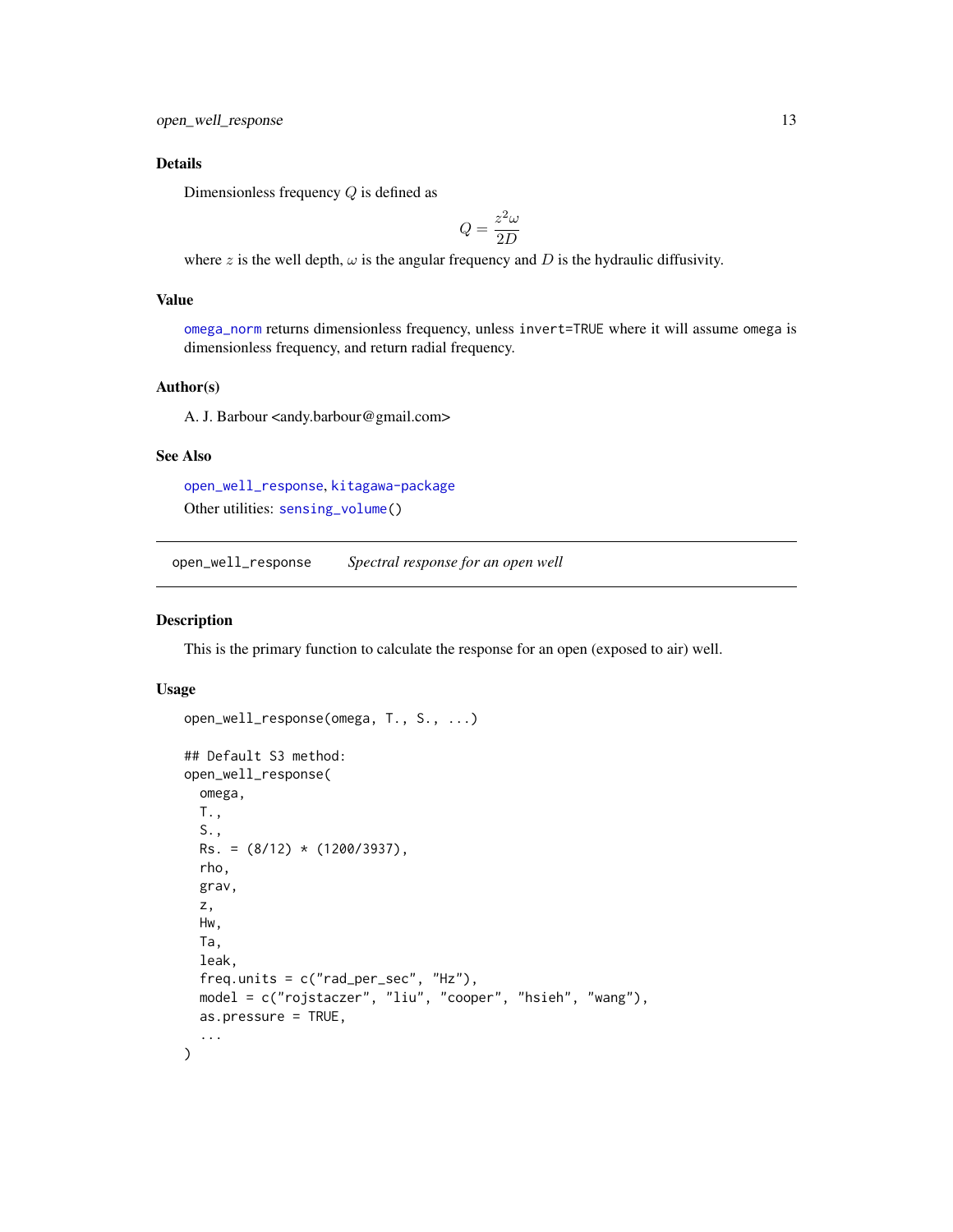<span id="page-13-0"></span>

| omega       | numeric; frequency, (see freq.units)                                                                                                                 |
|-------------|------------------------------------------------------------------------------------------------------------------------------------------------------|
| Τ.          | numeric; effective aquifer transmissivity $\lfloor m^2/s \rfloor$                                                                                    |
| S.          | numeric; well storativity, [unitless]                                                                                                                |
| $\cdots$    | additional arguments                                                                                                                                 |
| Rs.         | numeric; the <i>radius</i> of the open (screened) section                                                                                            |
| rho         | numeric; fluid density (assumed if missing)                                                                                                          |
| grav        | numeric; the local gravitational acceleration (assumed if missing)                                                                                   |
| Z           | numeric; From Rojstaczer (1988): the depth from the water table (assumed if<br>missing and if needed)                                                |
| Hw          | numeric; height of water column above confined surface (assumed if missing<br>and if needed)                                                         |
| Ta          | numeric; thickness of aquifer (assumed if missing and if needed)                                                                                     |
| leak        | numeric; specific leakage $K'/b'$ [1/s]                                                                                                              |
| freq.units  | character; setup the units of omega                                                                                                                  |
| model       | character; use the response model from either Rojstaczer (1988), Liu et al (1989),<br>Cooper et al (1965), Hsieh et al (1987), or Wang et al (2018). |
| as.pressure | logical; should the response be relative to aquifer pressure? (default is aquifer<br>head)                                                           |

#### Details

As opposed to [well\\_response](#page-18-1), this calculates the theoretical, complex well response for an unsealed (open) well.

The response depends strongly on the physical properties given. Default values are assumed where reasonable–for instance, the pore-fluid is assumed to be water–but considerable care should be invested in the choice of parameters, especially in the case of starting parameters in an optimization scheme.

The responses returned here are, effectively, the amplification of water levels in a well, relative to the pressure head in the aquifer; or

$$
Z = \frac{z}{h} \equiv \frac{\rho gz}{p}
$$

If as.pressure=TRUE, then the responses are scaled by rho\*grav so that they represent water levels relative to aquifer pressure:

$$
Z=\frac{z}{p}
$$

Not all parameters need to be given, but should be. For example, if either rho or grav are not specified, they are taken from [constants](#page-5-2). *Parameters which do not end in* . *do not need to be specified (they may be excluded); if they are missing, assumptions may be made and warnings will be thrown.*

# Value

An object with class 'owrsp'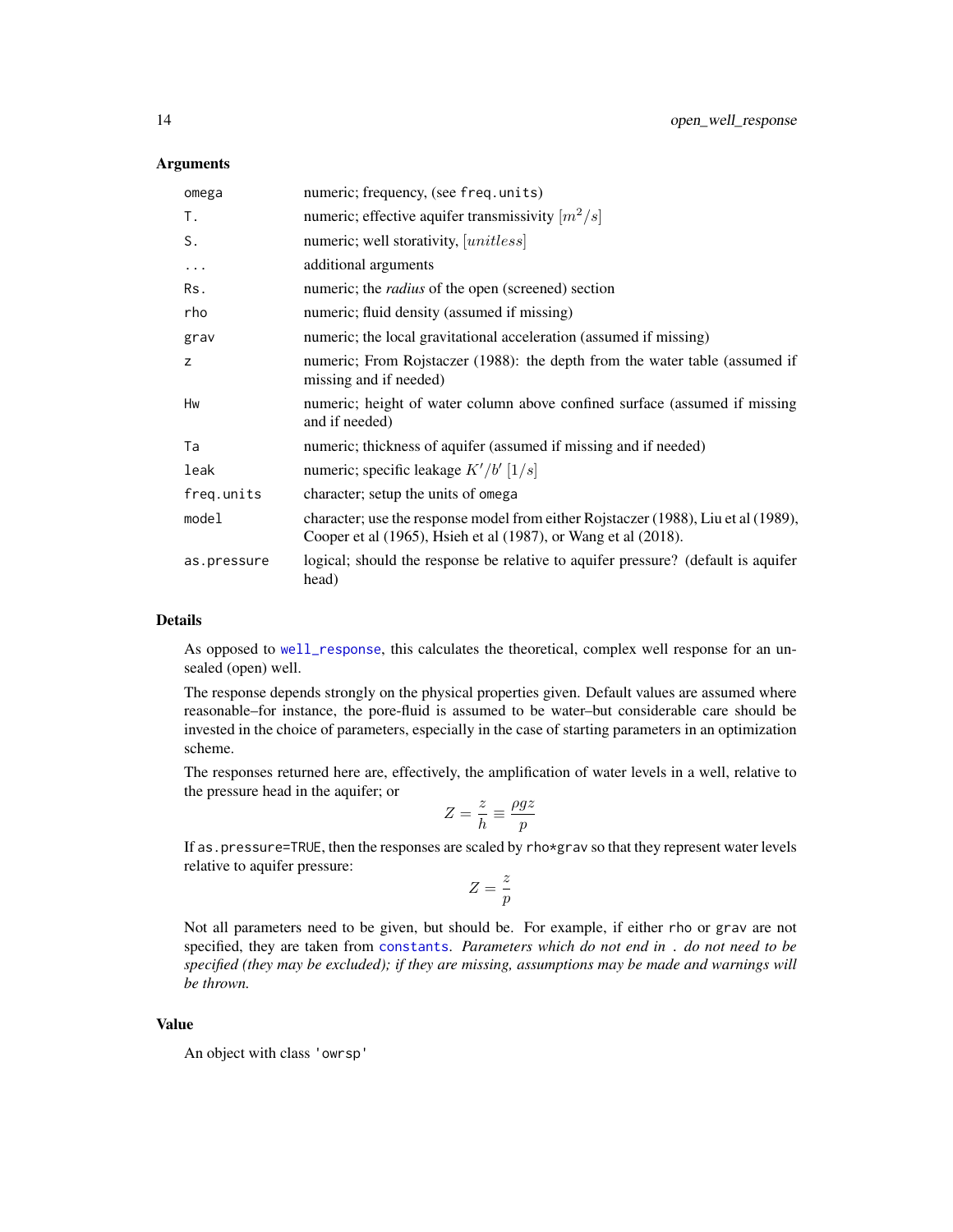#### <span id="page-14-0"></span>owrsp-methods 15

# Models

"rojstaczer": Rojstaczer (1988) is based on measurements of water level and strain from volumetric or areal strainmeters.

"cooper", "hsieh", and "liu": Cooper et al (1965), Hsieh et al (1987) and Liu et al (1989) are based on measurements of water level and displacements from seismometers or strainmeters; these models are expressed succinctly in Roeloffs (1996).

The sense of the phase shift for the Liu and Rojstaczer models are reversed from their original presentation, in order to account for differences in sign convention.

"wang": Wang et al (2018) allows for specific leakage – vertical conductivity across a semipermeable aquitard – but the perfectly confined case (i.e., Hsieh, et al 1987) is recovered when leakage is zero.

# Author(s)

A. J. Barbour and J. Kennel

#### References

See [kitagawa-package](#page-1-1) for references and more background.

#### See Also

[well\\_response](#page-18-1) for the sealed-well equivalents, and [owrsp-methods](#page-14-1) for a description of the class 'owrsp' and its methods.

Other WellResponseFunctions: [well\\_response\(](#page-18-1))

#### Examples

```
OWR <- open_well_response(1:10,1,1)
plot(OWR)
OWR <- open_well_response(1/(1:200),1,1,Ta=100,Hw=10,model="liu",freq.units="Hz")
plot(OWR)
```
<span id="page-14-1"></span>owrsp-methods *Generic methods for objects with class* 'owrsp'*.*

# **Description**

An object with class 'owrsp' is a list containing the response information, and the mechanical, hydraulic, and material properties used to generate the response for an open well.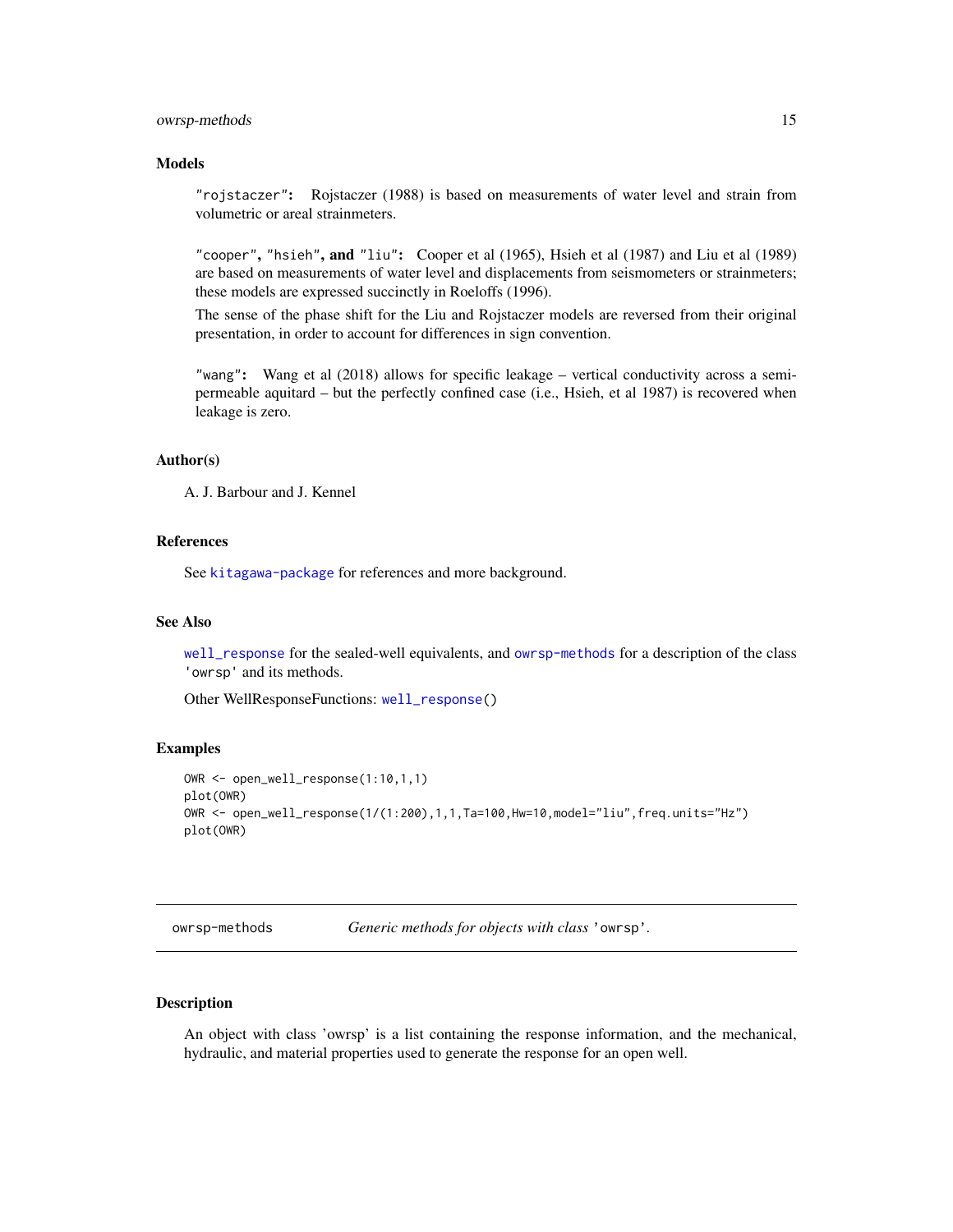# <span id="page-15-0"></span>Usage

```
## S3 method for class 'owrsp'
as.data.frame(x, ...)
data.frame.owrsp(x, ...)
## S3 method for class 'owrsp'
print(x, n = 3, ...)
## S3 method for class 'owrsp'
summary(object, ...)
## S3 method for class 'summary.owrsp'
print(x, ...)
## S3 method for class 'owrsp'
lines(x, series = c("amp", "phs"), ...)
## S3 method for class 'owrsp'
points(x, series = c("amp", "phs"), pch = "+", ...)
## S3 method for class 'owrsp'
plot(
 x,
  xlims = c(-3, 1),ylims = list(amp = NULL, phs = 185 \times c(-1, 1)),
  logamp = TRUE,
  ...
\mathcal{L}
```
# Arguments

| $\mathsf{x}$ | 'owrsp' object                                                        |
|--------------|-----------------------------------------------------------------------|
| .            | optional arguments                                                    |
| n            | numeric; the number of head and tail to print                         |
| object       | 'owrsp' object                                                        |
| series       | character; the series to plot (amplitude or phase)                    |
| pch          | point character, as in par                                            |
| xlims        | limits for x-axis (applies to both amp and phs frames)                |
| ylims        | optional list of limits for y-axis (i.e., $list(amp=c(.),phs=c(.))$ ) |
| logamp       | logical; should the amplitude be in log10 units                       |

# Details

The response information is a matrix with frequency, complex response  $[\omega, Z_{\alpha}(\omega)]$  where the units of  $\omega$  will be as they were input. The amplitude of Z is in meters per strain, and the phase is in radians.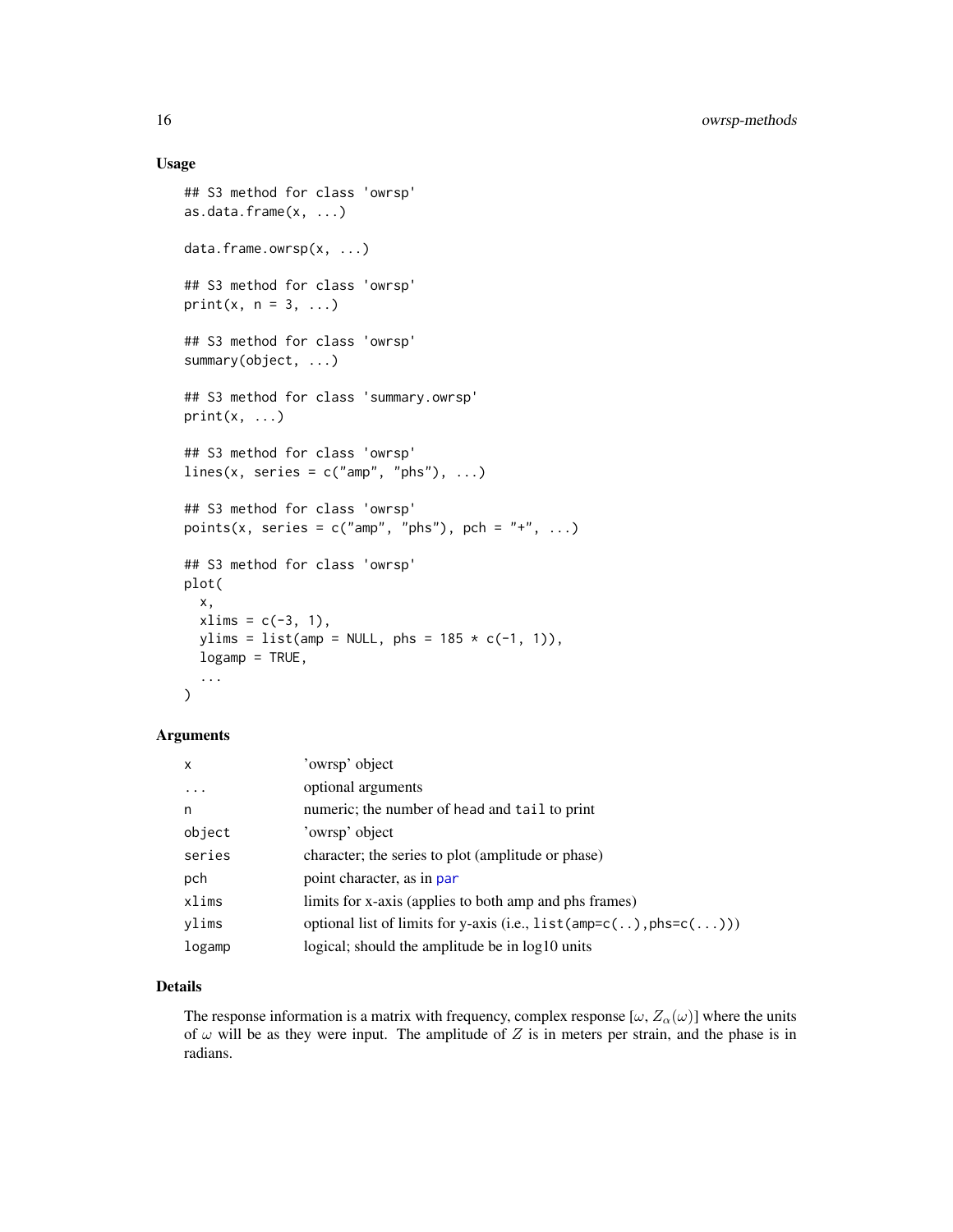<span id="page-16-0"></span>sensing\_volume 17

#### Author(s)

A. J. Barbour <andy.barbour@gmail.com>

# See Also

[open\\_well\\_response](#page-12-1) [kitagawa-package](#page-1-1)

# Examples

```
S. <- 1e-5 # Storativity [nondimensional]
T. <- 1e-4 # Transmissivity [m**2 / s]
frq <- 1/(1:200)
# Defaults to the Rojstaczer formulation
W \leftarrow open\_well\_response(frq, T. = T., S. = S., Rs. = 0.12, freq. units="Hz")# (warning message about missing 'z')
W \le open_well_response(frq, T. = T., S. = S., Rs. = 0.12, freq.units="Hz", z=1)
str(W)
print(W)
print(summary(W))
plot(rnorm(10), xlim=c(-1,11), ylim=c(-2,2))
lines(W)
lines(W, "phs", col="red")
points(W)
points(W, "phs")
#
Wdf <- as.data.frame(W)
plot(Mod(wellresp) ~ omega, Wdf) # amplitude
plot(Arg(wellresp) ~ omega, Wdf) # phase
plot(W)
# change limits:
plot(W, xlims=c(-4,0), ylims=list(amp=c(-7,-3), phs=185*c(-1,1)))
```
<span id="page-16-1"></span>

| sensing_volume | Calculate volume of fluids in the sensing region of the borehole. |  |  |
|----------------|-------------------------------------------------------------------|--|--|
|                |                                                                   |  |  |

#### Description

This function calculates the volume of fluid in the screened section, namely Equation 2 in Kitagawa et al (2011).

```
sensing_volume(rad_grout, len_grout, rad_screen, len_screen)
```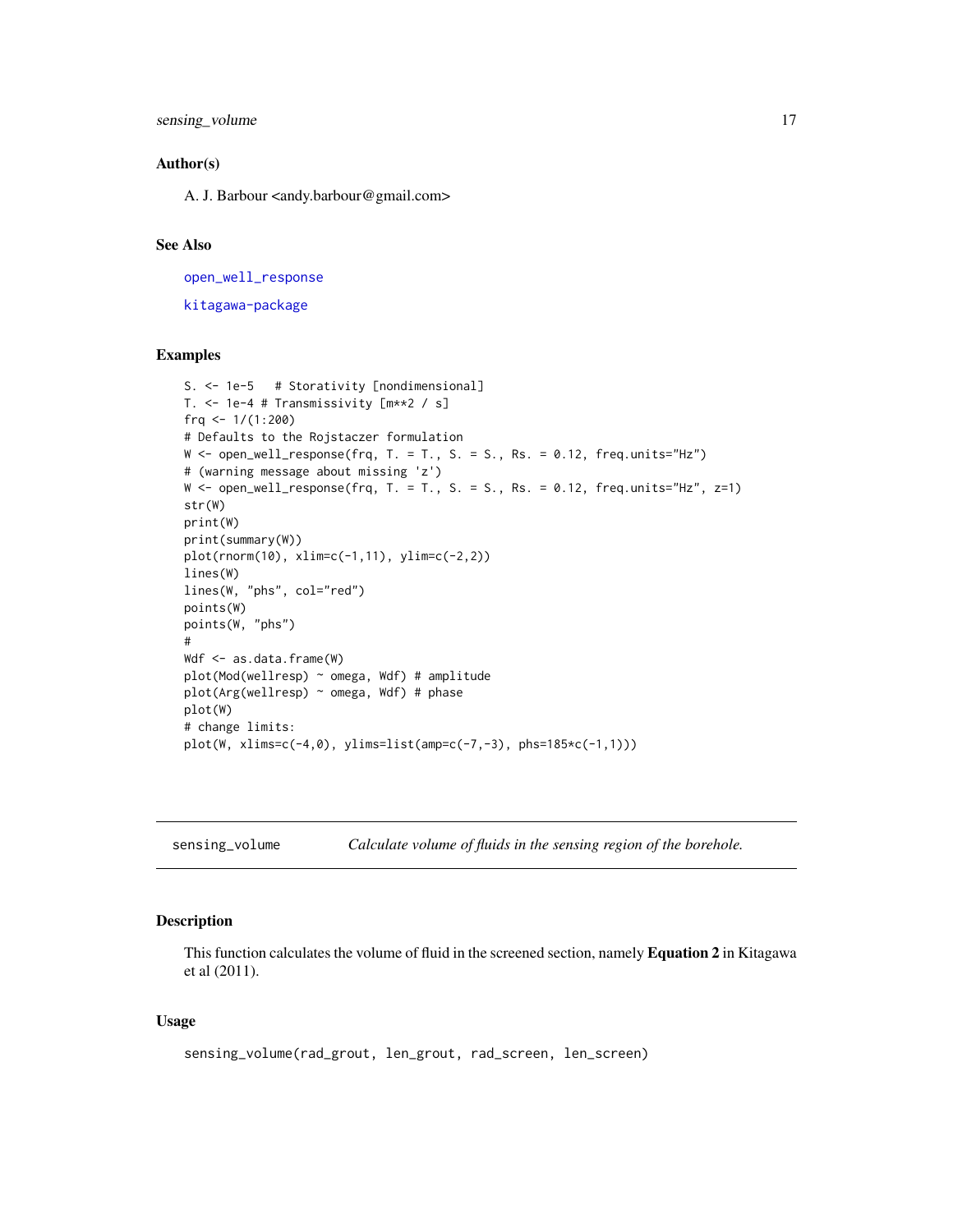| rad_grout  | radius of the grouting $[m]$          |
|------------|---------------------------------------|
| len_grout  | length of the grouting $[m]$          |
| rad_screen | radius of the screened interval $[m]$ |
| len_screen | length of the screened interval $[m]$ |

# Details

Although typical scientific boreholes with water-level sensors are drilled very deeply, pore-fluids are only allowed to flow through a relatively short section, known as the "screened" section. The calculation assumes two pairs of radii and lengths: one for the cemented (grout) section, and another for the screened section.

The volume calculated is

$$
\pi R_C^2 (L_C - L_S) + \pi R_S^2 L_S
$$

where  $R$  and  $L$  denote radius and length respectively, and subscripts  $C$  and  $S$  denote the cemented and screened sections respectively.

This calculation assumes the measurement is for a sealed well.

# Value

scalar, with units of  $[m^3]$ 

#### Author(s)

A. J. Barbour <andy.barbour@gmail.com>

# See Also

[well\\_response](#page-18-1) Other utilities: [omega\\_norm\(](#page-11-1))

#### Examples

```
#### dummy example
sensing_volume(1, 1, 1, 1)
#
#### a more physically realistic calculation:
# Physical params applicable for B084 borehole
# (see: http://pbo.unavco.org/station/overview/B084/ for details)
#
Rc <- 0.0508 # m, radius of water-sensing (2in)
Lc \leftarrow 146.9 # m, length of grouted region (482ft)
Rs < -3*Rc # m, radius of screened region (6in)
Ls <- 9.14 # m, length of screened region (30ft)
#
# calculate the sensing volume for the given well parameters
sensing_volume(Rc, Lc, Rs, Ls) # m**3, \approx 1.8
```
<span id="page-17-0"></span>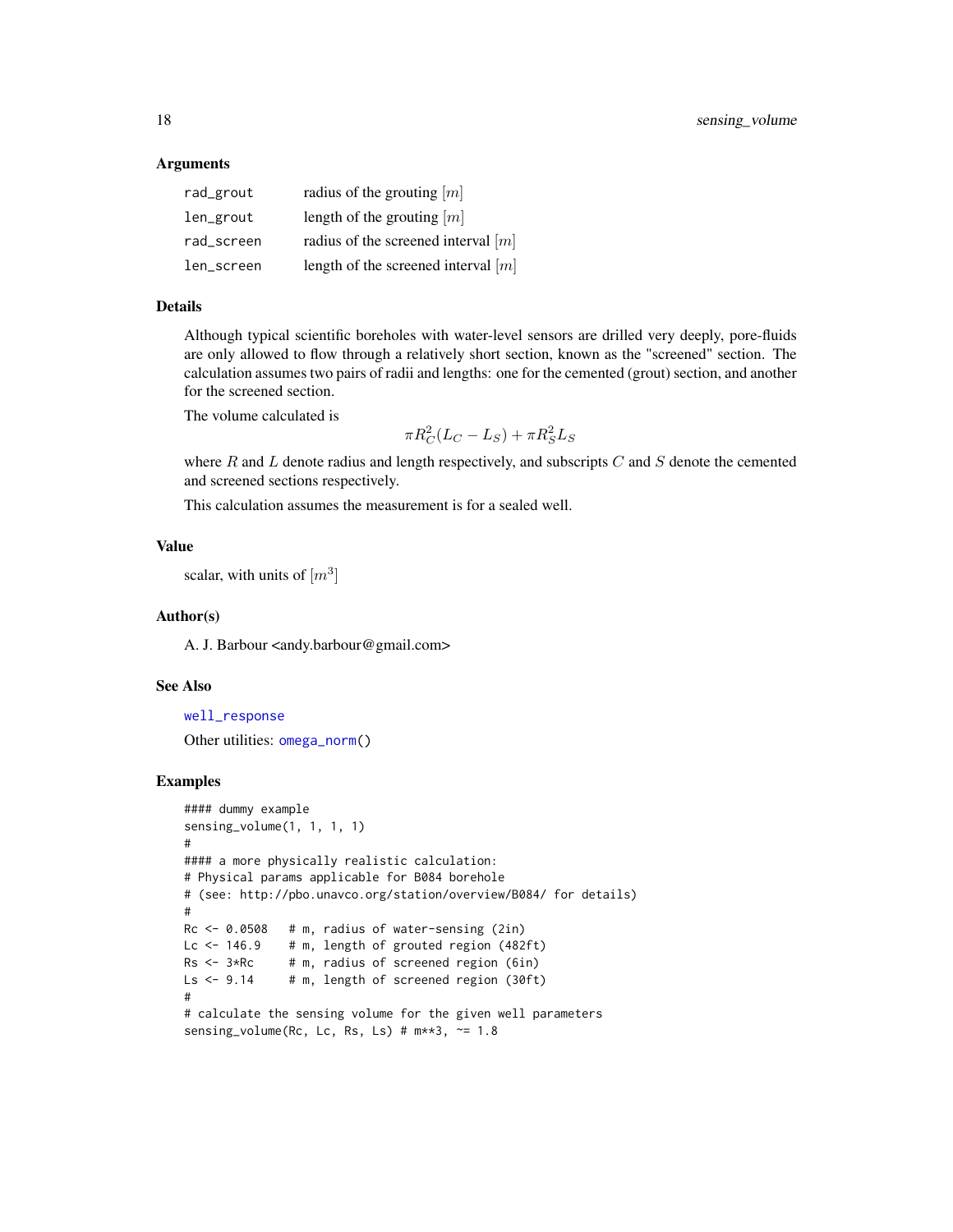<span id="page-18-1"></span><span id="page-18-0"></span>

# Description

This is the primary function to calculate the response for a sealed well.

# Usage

```
well_response(omega, T., S., Vw., Rs., Ku., B., ...)
## Default S3 method:
well_response(
  omega,
  T.,
  S.,
  Vw.,
  Rs.,
  Ku.,
  B.,
  Avs,
  Aw,
  rho,
  Kf,
  grav,
  freq.units = c("rad_per_sec", "Hz"),
  as.pressure = TRUE,
  ...
\overline{\phantom{a}}
```
# Arguments

| omega | frequency, (see freq.units)                                      |
|-------|------------------------------------------------------------------|
| Т.    | effective aquifer transmissivity $[m^2/s]$                       |
| S.    | well storativity, [unitless]                                     |
| Vw.   | well volume, $[m^3]$                                             |
| Rs.   | radius of screened portion, $[m]$                                |
| Ku.   | undrained bulk modulus, $[Pa]$                                   |
| В.    | Skempton's coefficient, [unitless, bounded]                      |
| .     | additional arguments                                             |
| Avs   | amplification factor for volumetric strain $E_{kk,obs}/E_{kk}$ , |
| Aw    | amplification factor of well volume change for $E_{kk}$ ,        |
| rho   | fluid density $\left\lfloor k g / m^3 \right\rfloor$             |
| Кf    | bulk modulus of fluid, $[Pa]$                                    |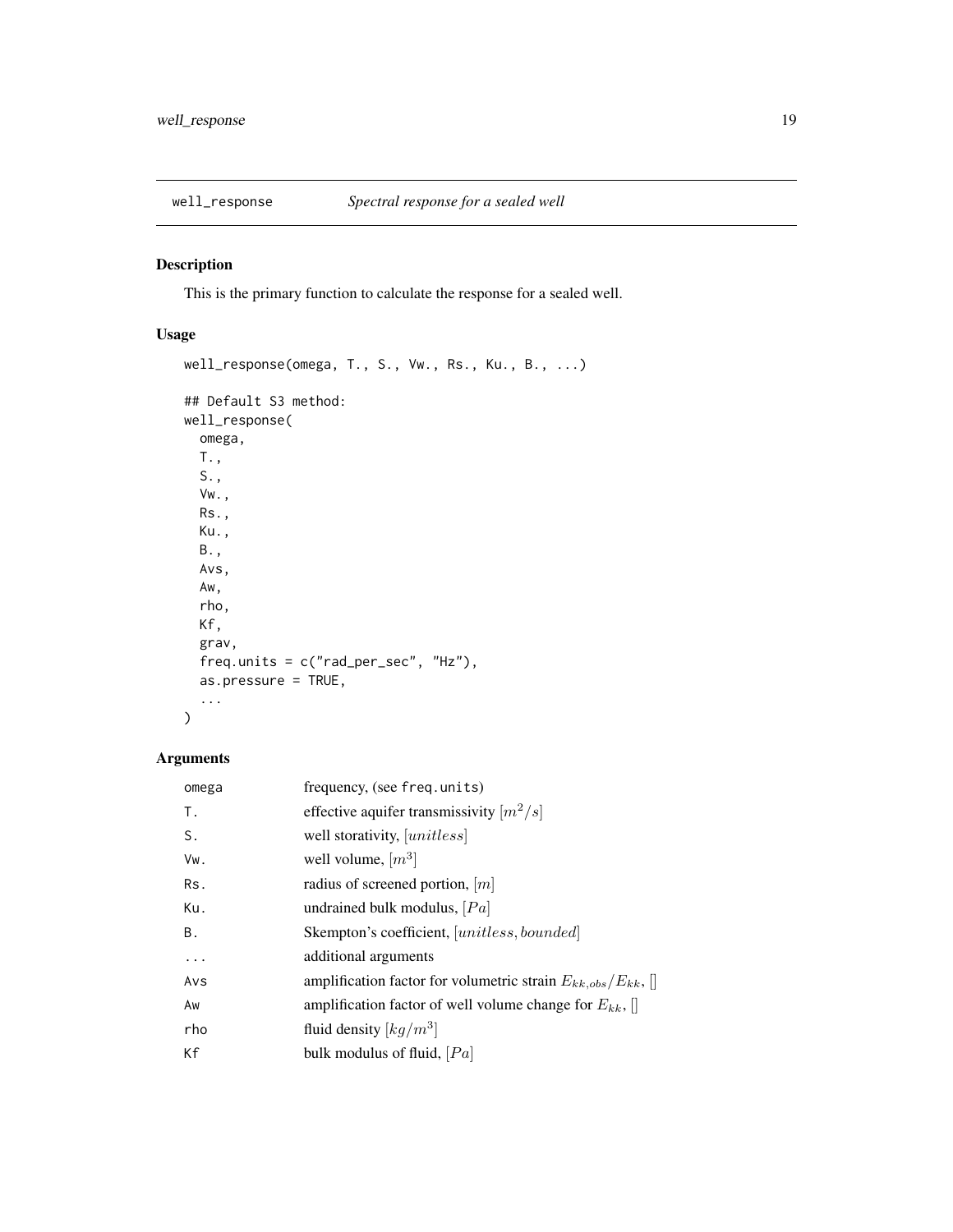<span id="page-19-0"></span>

| grav        | local gravitational acceleration $[m/s^2]$                                 |
|-------------|----------------------------------------------------------------------------|
| frea.units  | set the units of omega                                                     |
| as.pressure | logical; should the response for water pressure? (default is water height) |

#### Details

The response depends strongly on the physical properties given. Default values are assumed where reasonable–for instance, the pore-fluid is assumed to be water–but considerable care should be invested in the choice of parameters, unless the function is used in an optimization scheme.

Assumed values are:

| Avs | amplification factor for volumetric strain |
|-----|--------------------------------------------|
| Aw  | amplification factor for water well        |

The responses returned here are, effectively, the amplification of water levels in a well, relative to the aquifer strain; or

$$
Z = \frac{z}{\epsilon} \equiv \frac{p}{\rho g \epsilon}
$$

If as.pressure=TRUE, then the responses are scaled by rho\*grav so that they represent water pressure relative to aquifer strain:

$$
Z=\frac{p}{\epsilon}
$$

Not all parameters need to be given, but should be. For example, if either rho or grav are not specified, they are taken from [constants](#page-5-2). *Parameters which do not end in* . *do not need to be specified (they may be excluded); if they are missing, warnings will be thrown.*

#### Value

An object with class 'wrsp'

# Author(s)

A. J. Barbour

#### References

See [kitagawa-package](#page-1-1) for references and more background.

# See Also

[open\\_well\\_response](#page-12-1) for the open-well equivalents [wrsp-methods](#page-20-1) for a description of the class 'wrsp' and its methods, [sensing\\_volume](#page-16-1) to easily estimate the volume Vw., and [kitagawa-package](#page-1-1) for references and more background.

Other WellResponseFunctions: [open\\_well\\_response\(](#page-12-1))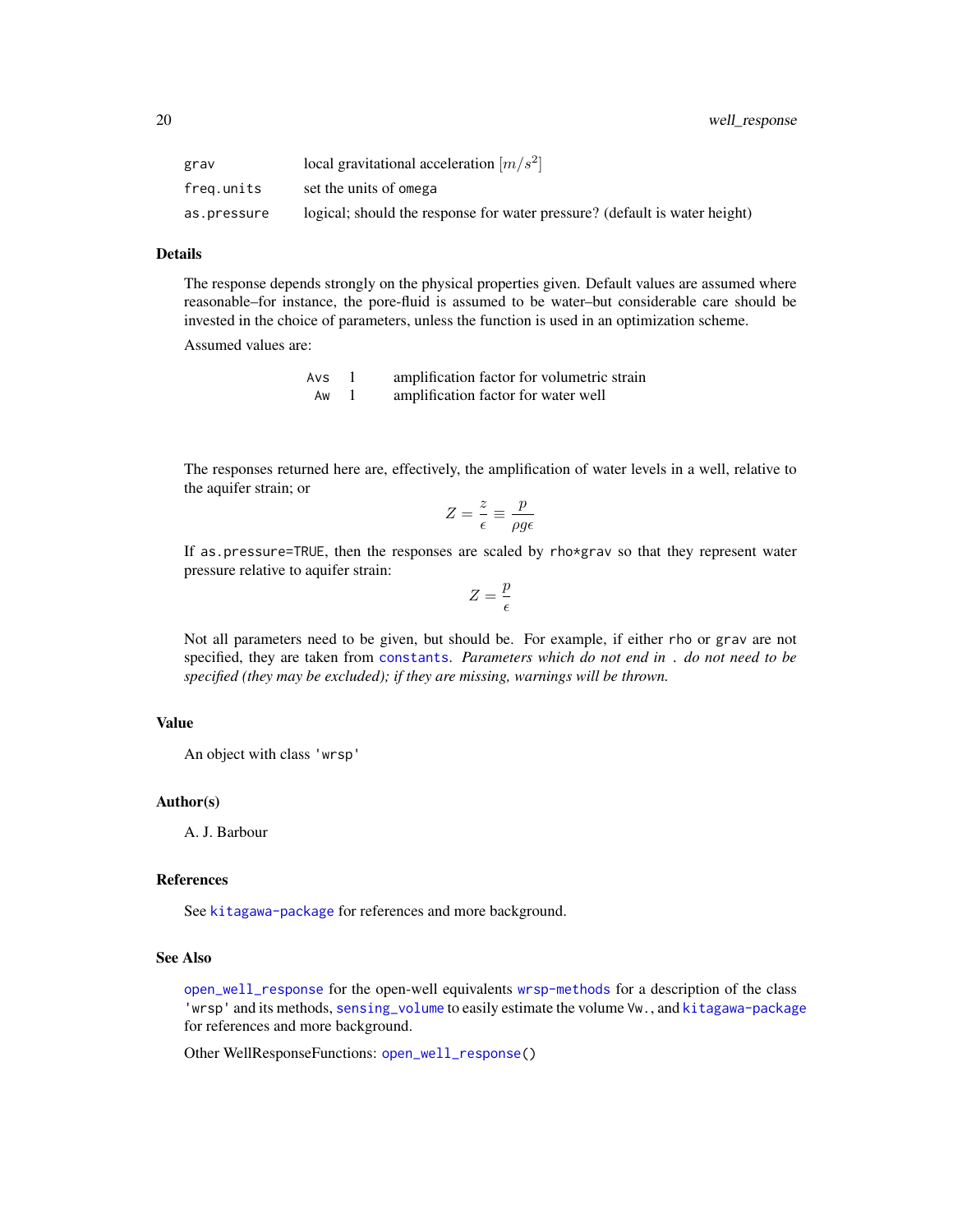# <span id="page-20-0"></span>wrsp-methods 21

#### Examples

```
#### dummy example
well_response(1:10, T.=1, S.=1, Vw.=1, Rs.=1, Ku.=1, B.=1)
#### a more physically realistic calculation:
# Physical params applicable for B084 borehole
# (see: http://pbo.unavco.org/station/overview/B084/ for details)
#
Rc < -0.0508 # m, radius of water-sensing (2in)
Lc <- 146.9 # m, length of grouted region (482ft)
Rs < -3*Rc # m, radius of screened region (6in)
Ls \leftarrow 9.14 # m, length of screened region (30ft)
#
# calculate the sensing volume for the given well parameters
Volw \le sensing_volume(Rc, Lc, Rs, Ls) # m**3, \approx 1.8
#
Frqs \leq 10**seq.int(from=-4,to=0,by=0.1) # log10-space
head(Rsp <- well_response(omega=Frqs, T.=1e-6, S.=1e-5,
Vw.=Volw, Rs.=Rs, Ku.=40e9, B.=0.2, freq.units="Hz"))
# Access plot.wrsp:
plot(Rsp)
```
<span id="page-20-1"></span>

wrsp-methods *Generic methods for objects with class* 'wrsp'*.*

### <span id="page-20-2"></span>Description

An object with class 'wrsp' is a list containing the response information, and the mechanical, hydraulic, and material properties used to generate the response for a sealed well.

```
## S3 method for class 'wrsp'
as.data.frame(x, ...)
data.frame.wrsp(x, ...)
## S3 method for class 'wrsp'
print(x, n = 3, ...)
## S3 method for class 'wrsp'
summary(object, ...)
## S3 method for class 'summary.wrsp'
print(x, \ldots)
```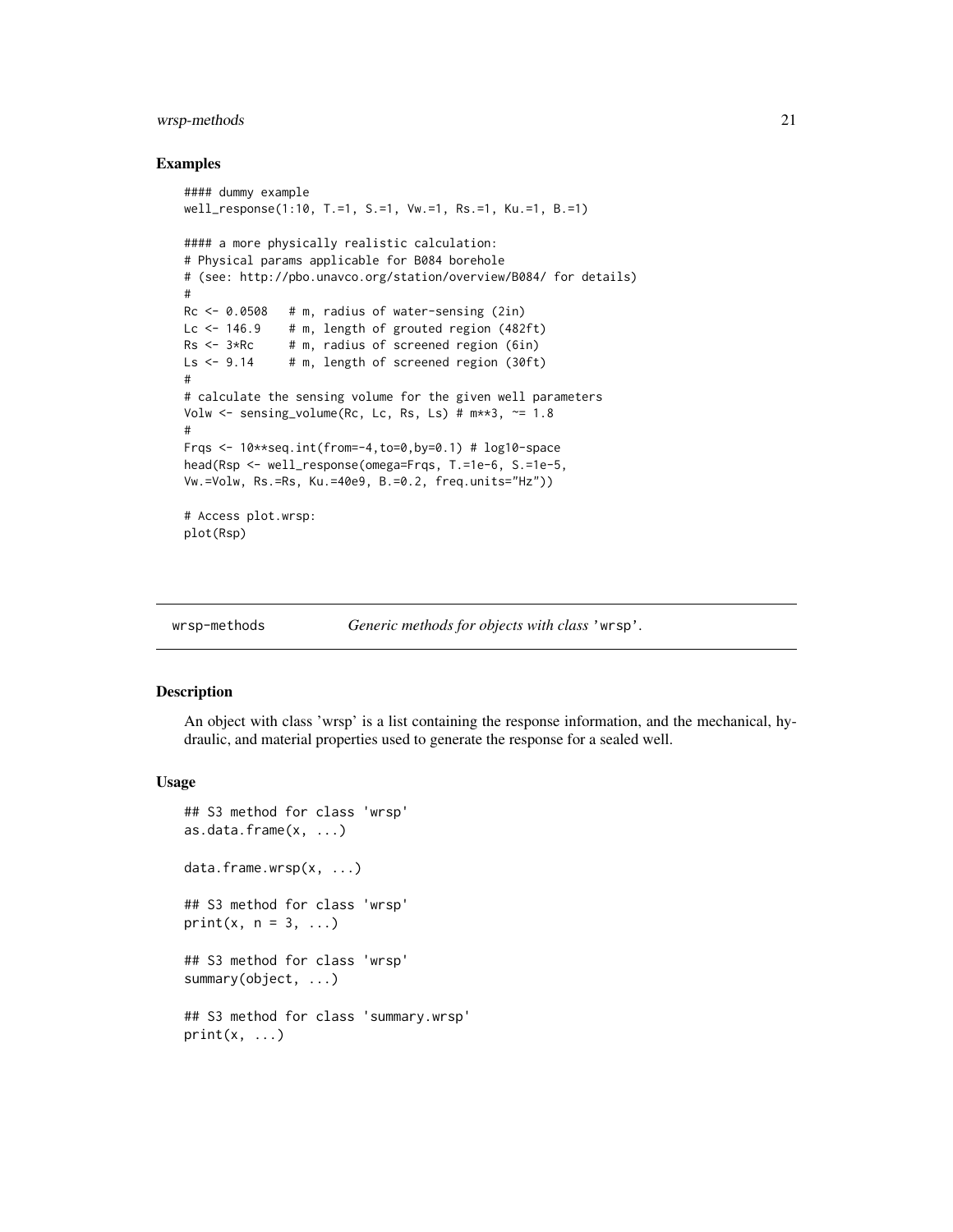```
## S3 method for class 'wrsp'
lines(x, series = c("amp", "phs"), ...)
## S3 method for class 'wrsp'
points(x, series = c("amp", "phs"), pch = "+", ...)## S3 method for class 'wrsp'
plot(
  x,
  xlims = c(-3, 1),ylims = list(amp = NULL, phs = 185 \times c(-1, 1)),
  logamp = TRUE,...
)
kitplot(x, ...)
## S3 method for class 'wrsp'
kitplot(
  x,
 xlims = c(-3, 1),ylims = list(amp = NULL, phs = 185 * c(-1, 1)),
  logamp = TRUE,
  ...
\mathcal{L}
```

| $\mathsf{x}$ | 'wrsp' object                                                              |
|--------------|----------------------------------------------------------------------------|
| $\ddotsc$    | optional arguments                                                         |
| n            | numeric; the number of head and tail to print                              |
| object       | 'wrsp' object                                                              |
| series       | character; the series to plot (amplitude or phase)                         |
| pch          | point character, as in par                                                 |
| xlims        | limits for x-axis (applies to both amp and phs frames)                     |
| ylims        | optional list of limits for y-axis (i.e., $list(amp=c(.))$ , $phs=c(.))$ ) |
| logamp       | logical; should the amplitude be in log10 units                            |

# Details

The response information is a matrix with frequency, complex response  $[\omega, Z_{\alpha}(\omega)]$  where the units of  $\omega$  will be as they were input. The amplitude of Z is in meters per strain, and the phase is in radians.

[kitplot](#page-20-2) was previously a standalone function, but is now simply a reference to [plot.wrsp](#page-20-2).

<span id="page-21-0"></span>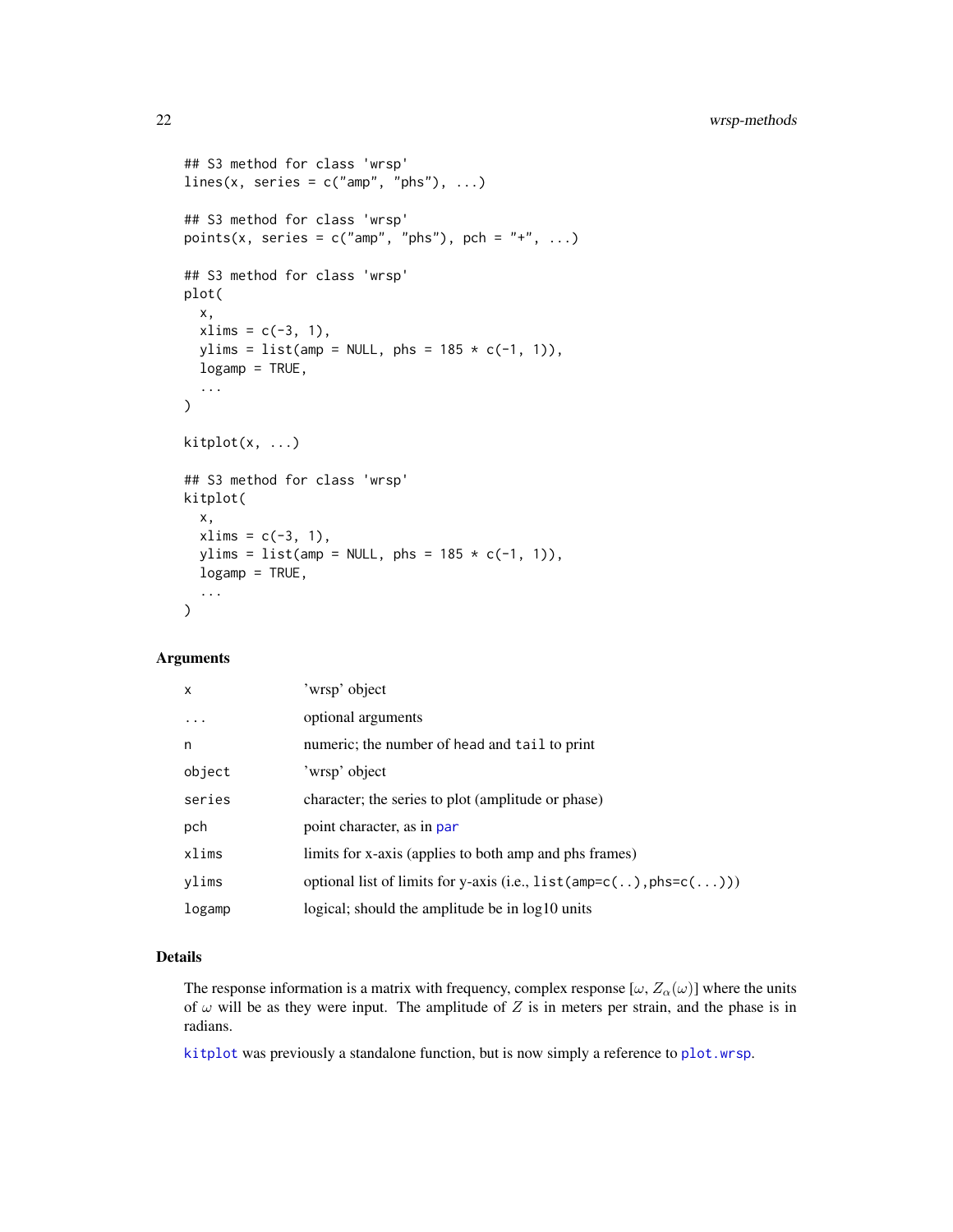# <span id="page-22-0"></span>wrsp-methods 23

# Author(s)

A. J. Barbour <andy.barbour@gmail.com>

# See Also

[well\\_response](#page-18-1) [kitagawa-package](#page-1-1) Other PlotUtilities: [logticks\(](#page-8-2))

# Examples

```
W <- well_response(1:10, T.=1, S.=1, Vw.=1, Rs.=1, Ku.=1, B.=1)
str(W)
print(W)
print(summary(W))
#
# Plot the response
plot(rnorm(10), xlim=c(-1,11), ylim=c(-2,2))
lines(W)
lines(W, "phs", col="red")
points(W)
points(W, "phs")
#
Wdf <- as.data.frame(W)
plot(Mod(wellresp) ~ omega, Wdf) # amplitude
plot(Arg(wellresp) ~ omega, Wdf) # phase
#
# or use the builtin method plot.wrsp
plot(W)
# change limits:
plot(W, xlims=c(-1,1), ylims=list(amp=c(5,8), phs=185*c(-1,1)))
```